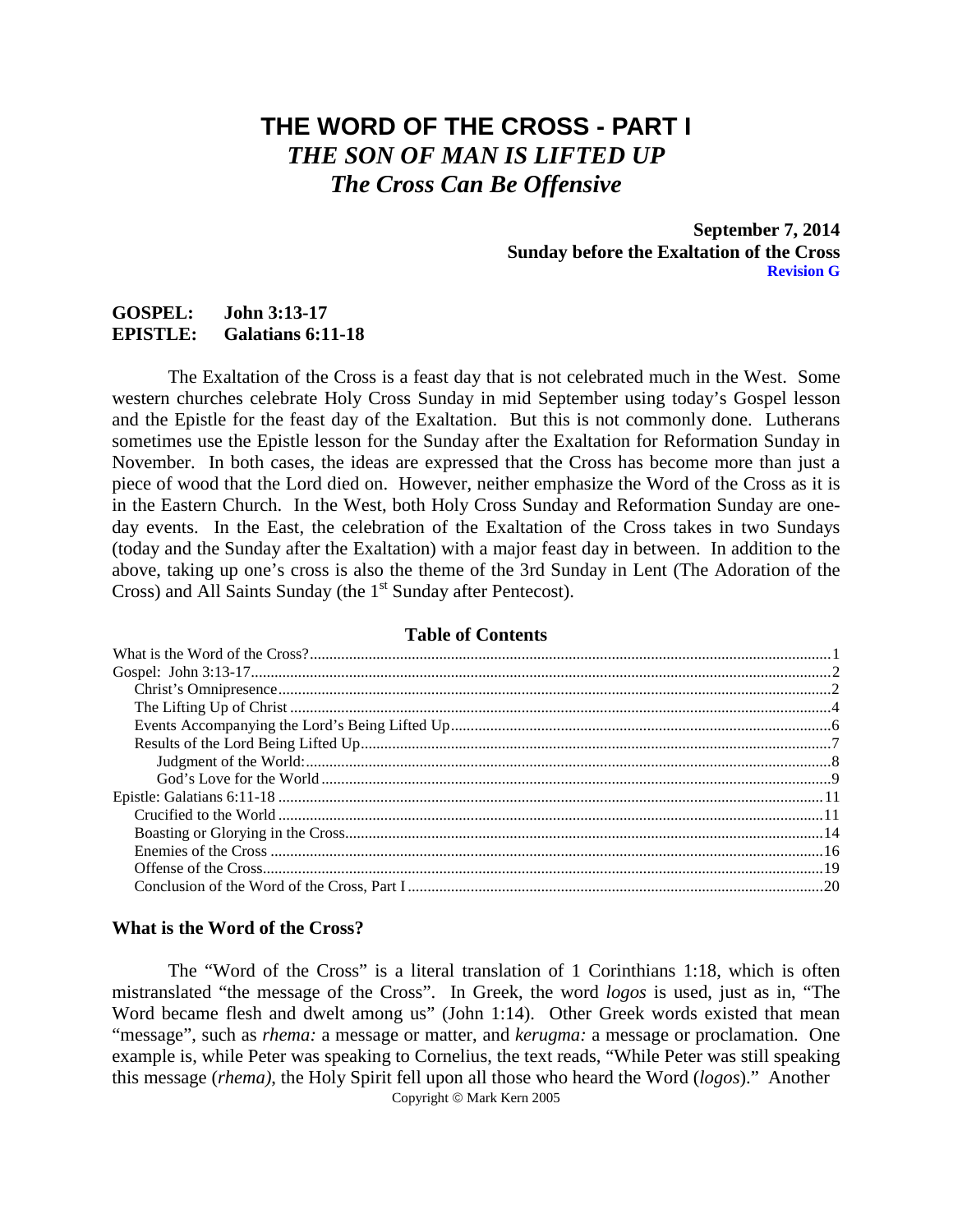example is the words of the angel to the Apostles when he let them out of prison (Acts 5:20), "Go, stand in the temple and speak to the people all the words (*rhema* or messages) of this life". One can listen to a message (*rhema*) of this life and not hear the Word, depending on the condition of one's heart.

Thus, the Word of the Cross is not just a message; it is part of the fabric of Christianity. If one misses the Word, one misses God. If one misses the Word of the Cross, one misses God's ways.

In summary, the Word of the Cross is (from 1 Corinthians 1:18):

- Foolishness to those who are perishing. We put the entire hope for our life and being in the teachings of a crucified Jew. To the wisdom of this world, this is utter stupidity.
- To those who are being saved, however, it is the Power of God.

Why this is the case and the implications of it are the subject of the Feast of the Exaltation of the Cross, and the Sundays before and after. There is much depth to this also. It is the Wisdom of God in mystery that was hidden before the Crucifixion. Had the rulers of this age (Satan and his legions) known this mystery, they would not have crucified the Lord of Glory (1 Corinthians 2:7-8). It was contrary to the logic of this age to think that victory was getting crucified. As we humble ourselves and take up our Crosses, similar things happen. We attain a victory that we find difficult to predict in advance, and one that we wouldn't think was possible at all.

# <span id="page-1-0"></span>**Gospel: John 3:13-17**

The setting for the Gospel lesson is Jesus' conversation with Nicodemus by night in late 27 AD, or about 2 1/2 years before the Crucifixion. Nicodemus was a Pharisee, and a member of the Sanhedrin (John 3:1, 10). Two years later in October 29 AD, Nicodemus spoke in defense of Jesus, but was ridiculed and shouted down by the others (John 7:45-52). Finally, Nicodemus and Joseph of Arimathea (another member of the Sanhedrin, Mark 15:43) performed the burial rite for Jesus (John [1](#page-1-2)9:38-42) and were expelled from the council, imprisoned, and later exiled<sup>1</sup>. In our Gospel reading, Nicodemus recognized that he was witnessing something utterly phenomenal in his midst: "Rabbi, we know that You are a teacher come from God; for no one can do these signs that You do unless God is with him" (John 3:2; compare also John 12:42-43).

# <span id="page-1-1"></span>**Christ's Omnipresence**

Jesus proceeded to tell Nicodemus of baptism and being born again (John 3:3-6), which Nicodemus couldn't understand (John 3:9). Jesus continued with the text of our Gospel lesson to tell Nicodemus of heavenly things (John 3:12). Specifically, Jesus told him that He had come down from heaven (John 3:13), and although He was obviously standing in front of Nicodemus, He was also in heaven. His purpose in becoming incarnate was to be lifted up as Moses lifted up the snake in the wilderness (John 3:14). This involved not just earthly things but heavenly things (John 3:12). Later (late 29 AD), Jesus spoke to the scribes and Pharisees again, "When you lift

<span id="page-1-2"></span><sup>&</sup>lt;sup>1</sup> Joseph ended up as Bishop of Britain and is the focal point of numerous Holy Grail legends. Nicodemus died while lamenting the death of the Deacon Stephen and was buried by Gamaliel in Gamaliel's own tomb.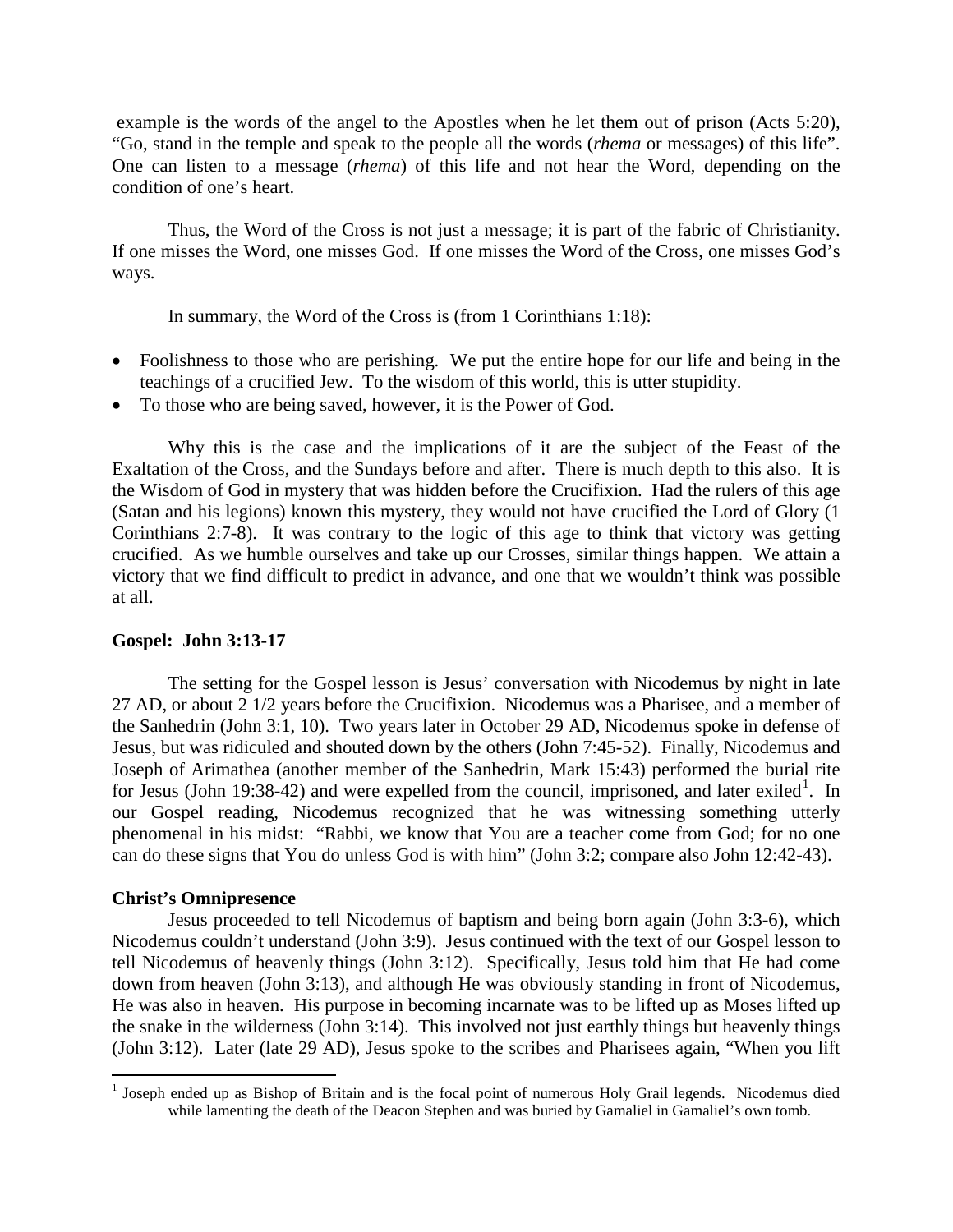up the Son of Man, then you will know that I AM" (John 8:28). I AM is the Name God gave Moses for Himself at the burning bush (Exodus 3:14). Thus, when Joseph and Nicodemus saw Jesus lifted up (i.e. crucified), they understood what He had said, and they knew what they had to do, no matter what the personal consequences.

Heretics throughout the ages have had a lot of difficulty understanding what Jesus said. John Cassian, addressing the heresies of Nestorius, brought  $up^2$  $up^2$  some of these problems that the heretics had with the life of Christ. For example, Mary gave birth to Jesus even though He lived before her; Christ, the Author of life, was deprived of life at the Crucifixion; and Jesus was in heaven at the same time that He was on earth, as He mentioned to Nicodemus.

"For if it can seem to you unreasonable that Mary could give birth to God who lived before her, how will it seem reasonable that God was crucified by men? And yet the same God, who was crucified, Himself predicted, 'Shall a man afflict God, for you afflict Me?' (Malachi 3:8 LXX) If then we cannot think that the Lord was born of a Virgin because He who was born lived before her who bore Him, how can we believe that God had blood? And yet it was said to the Ephesian elders, 'Feed the Church of God which He has purchased with His own Blood' (Acts 20:28). Finally how can we think that the Author of life was Himself deprived of life? And yet Peter says, 'You have killed the Author of life' (Acts 3:15). No one who is set on earth can be in heaven. Yet how does the Lord Himself say, 'The Son of man who is in heaven?' (John 3:13) If then you think that God was not born of a Virgin because the one who is born must be of one substance with the one who bears, how will you believe that different things can be produced from different natures? Thus according to you the wind did not suddenly bring the quail (Numbers 11:31-35), nor did the manna fall (Exodus 16:13-36), nor was water turned into wine (John 2:5-10) nor were many thousands of men fed with a few loaves (Matthew 14:15-21), nor did the blind man receive his sight after the clay had been put on him (John 9:1-11). All these things seem incredible and contrary to nature. Since we believe that these were the works of God, why should you deny in the matter of His nativity, what you admit in the matter of His works? Was He unable to contribute to His own nativity and advent what He did not refuse for the aid and profit of men?"

"Confess then how foolish and absurd your notion is that He could not ascend into heaven, although He had descended into earth, never to have been absent from heaven. It is strange to talk about whether it was possible for Him to leave the regions below and ascend to heaven to whom it was easy when still on earth, ever to continue in heaven. But what is that which He Himself says, 'I ascend to my Father' (John 20:17). Did He imply that in this Ascension there would be the intervention of Another's help, who by the very fact that He said He would ascend, shows the effect of His own power? David also says of the Ascension of the Lord, 'God ascended with a shout, the Lord with the sound of the trumpet' (Psalm 47:5). He clearly explained the glory of Him who ascends by the power of the Ascension".

<span id="page-2-0"></span> <sup>2</sup> John Cassian, On the Incarnation of the Lord, VII, 4.

John Cassian, On the Incarnation of the Lord, VII, 22.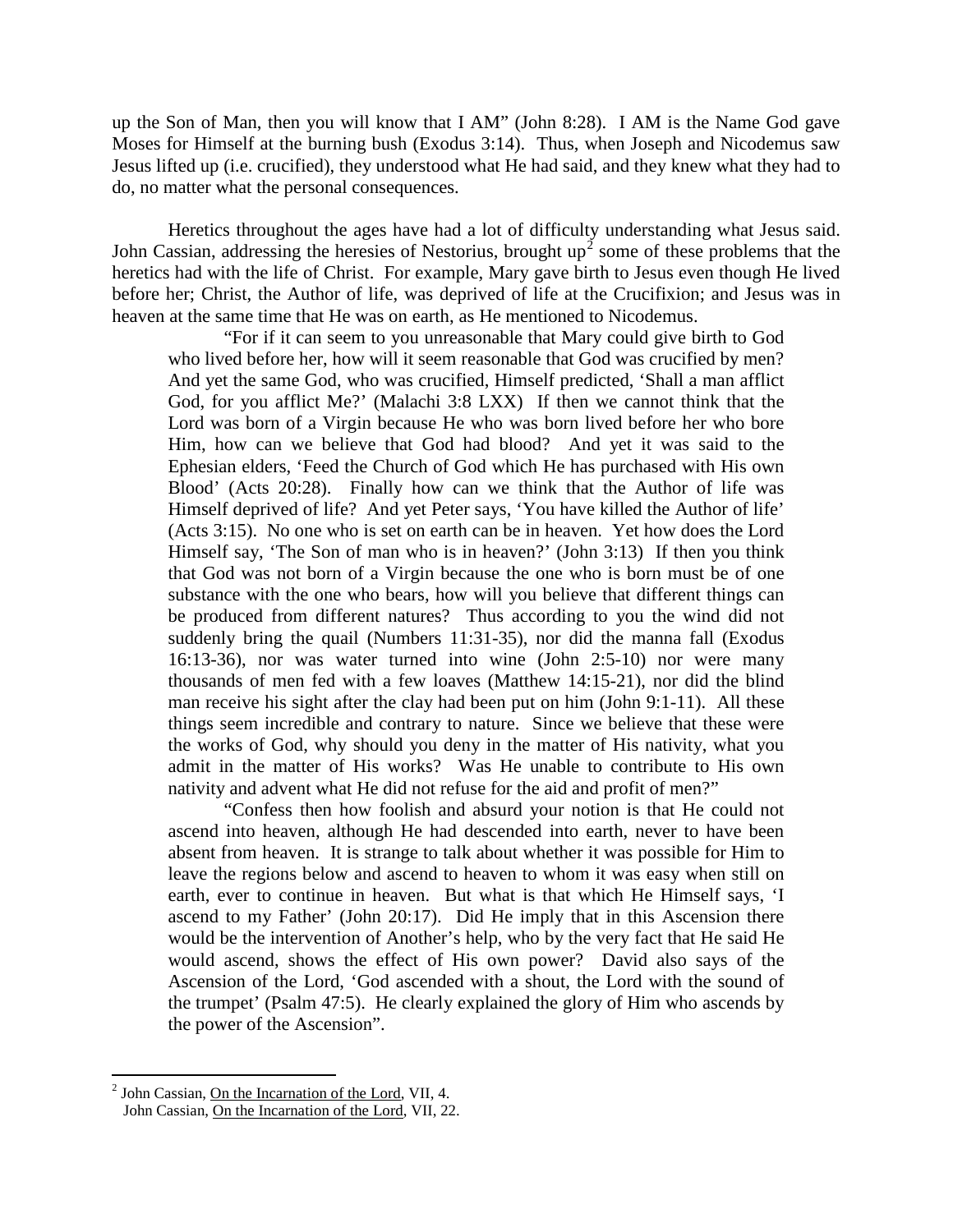Vincent of Lerins stated<sup>[3](#page-3-1)</sup> that there was a unity of the Lord's person. His flesh was created while His Divinity came down from heaven. In this way, one can say that the Word of God was created, and the Virgin Mary can be called the Mother of God.

"It is written by divine guidance, on the one hand, that the Son of man came down from heaven; and on the other, that the Lord of glory was crucified on earth. Since the Lord's flesh was made, the Lord's flesh was created, and the very Word of God is said to have been made, the very omniscient Wisdom of God to have been created, just as prophetically His hands and His feet are described as having been pierced. From this unity of Person it follows, by reason of a like mystery, that, since the flesh of the Word was born of an undefiled mother, God the Word Himself is most catholically believed, most impiously denied, to have been born of the Virgin. This being the case, God forbid that any one should seek to defraud Holy Mary of her prerogative of divine grace and her special glory. By the singular gift of Him who is our Lord and God, and her own son, she is to be confessed most truly and most blessedly the mother of God, 'Theotokos'".

Gregory the Great added<sup>[4](#page-3-2)</sup> that Christ did not lose what He was in the Incarnation, but added what He was not; that is, human flesh. He remained one person.

"But we say that the Word was made flesh not by losing what He was, but by taking what He was not. For in the mystery of His Incarnation the Onlybegotten of the Father increased what was ours, but diminished not what was His. Therefore the Word and the flesh is one Person, as He says Himself, No man has ascended up to heaven, but he that came down from heaven, even the Son of man which is in heaven (John 3:13). He Who is the Son of God in heaven was the Son of man who spoke on earth. Hence John says, We know that the Son of God is come, and has given us an understanding" (1 John 5:20).

# <span id="page-3-0"></span>**The Lifting Up of Christ**

This "lifting up" goes back to Israel in the wilderness. The people rebelled against God and Moses; so the Lord sent "fiery snakes" among the people (Numbers 21:4-6). The term "fiery" refers to the burning and swelling that resulted from the snakes' venom. In other places (Isaiah 30:6) the same snake is referred to as a "fiery hooded snake". This narrows down the species of the snake to either an asp or a cobra.

When the people repented, the Lord told Moses to make a bronze replica of the snake and set it on a flagstaff (Numbers 21:7-9). Anyone who looked to the bronze snake lived. This bronze snake was very highly revered in later years, even to the point of cultic worship until reform-minded Hezekiah destroyed it 700 years later (2 Kings 18:1-4).

The snake on the pole is used today for two purposes, both associated with healing. First the snake on the pole is the symbol for the American Medical Association. Second, the snake on the pole is used as the image on the top of an Orthodox Bishop's staff, although the design is not the same as that of the AMA. The message is that anyone who looks to their Bishop will be healed.

<span id="page-3-1"></span> $3$  Vincent of Lerins, The Commonitory, XV, 40.  $4$  Gregory the Great, Epistles, XI, 67.

<span id="page-3-2"></span>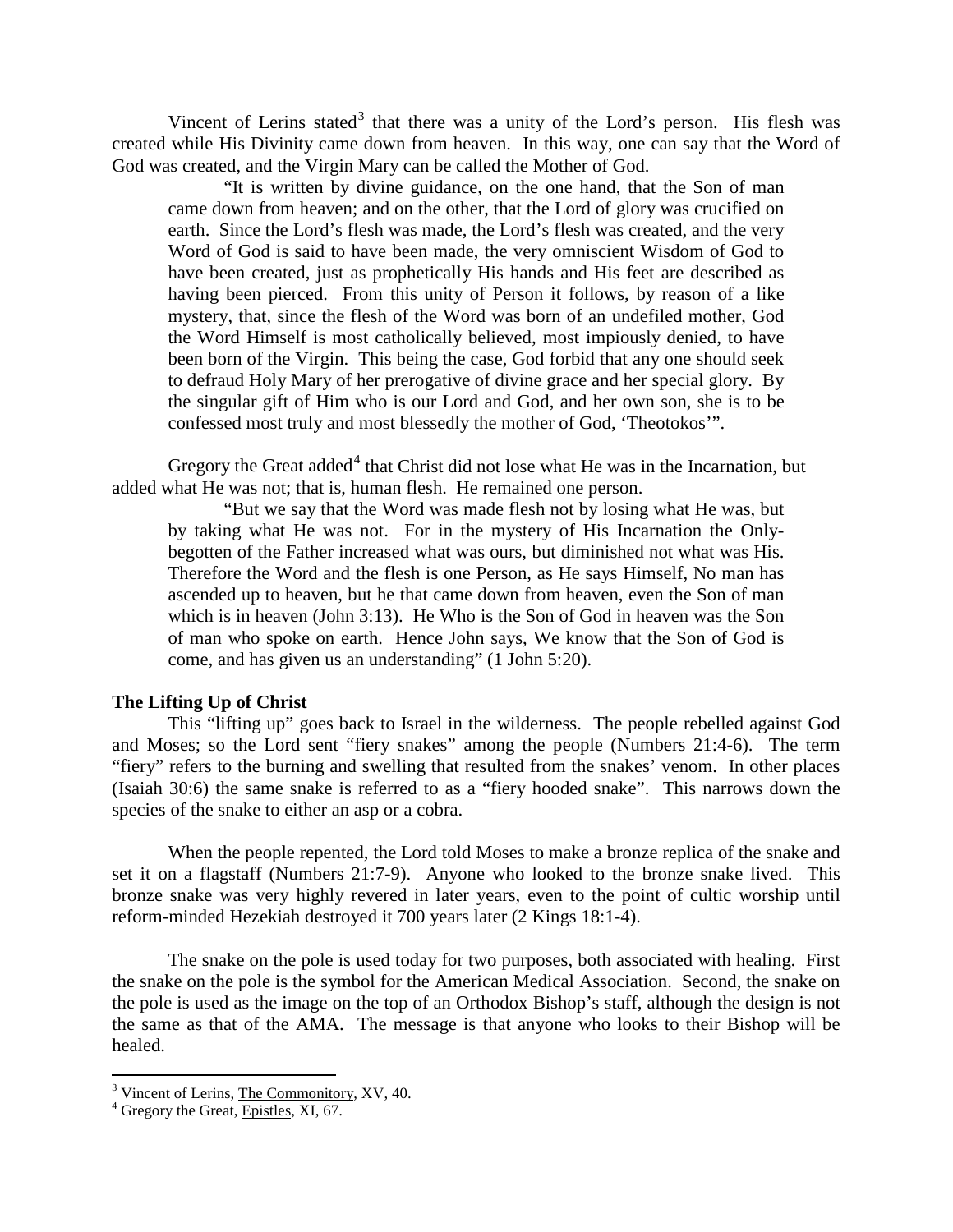Tertullian noted<sup>[5](#page-4-0)</sup> that the bronze serpent on the pole, along with the golden cherubim, were exceptions to the mandate prohibiting objects that could be made into idols.

"Likewise, when forbidding the likeness to be made of all things, which are in heaven, and in earth, and in the waters, He declared also the reasons, as prohibiting all materials that could exhibit a latent idolatry. For He adds, 'You shall not bow down to them, nor serve them' (Deuteronomy 5:8-9). The form, however, of the bronze serpent, which the Lord afterwards commanded Moses to make, did not give a pretext for idolatry, but was meant for the cure of those who were plagued with the fiery serpents (Numbers 21:8-9). Also the golden Cherubim and Seraphim were purely an ornament in the figured fashion of the ark (Exodus 25:18-21). They were made for ornamentation and were totally remote from all condition of idolatry, on account of which the making a likeness is prohibited".

Since the Altar of Burnt Offering was also made of bronze (overlaying wood), bronze has generally been regarded to speak of judgment. Paul spoke about how Christ, who knew no sin, was made to be sin for us (2 Corinthians 5:21; Isaiah 53:6). This is why Jesus cried out, "My God, My God, why have You forsaken Me?" (Matthew 27:46). Thus Jesus became the snake on the pole. And in doing so, the handwriting against us in ordinances, which was contrary to us, has been taken out of the way and nailed to the Cross (Colossians 2:13-14). The term "handwriting in ordinances" was a legal term referring to a debt that had to be paid because of money deposited with or lent to a person by another to be returned at an appointed time. Another example of this debt is found in the parable of the slave who owed his king 10,000 talents (i.e. almost 400 tons) of silver.

Ambrose connected<sup>[7](#page-4-2)</sup> the serpents at the Exodus to the serpents in the wilderness. Christ, the rod (Isaiah 11:1, 4), became a serpent to devour the dread serpent. Lifted on the Cross as a serpent, He became healing medicine.

"Moses cast down his rod and it became a serpent which devoured the serpents of Egypt (Exodus 7:8-13); this signifying that the Word should become Flesh to destroy the poison of the dread serpent by the forgiveness and pardon of sins. For the rod stands for the Word that is true, royal, filled with power and glorious in ruling. The rod became a serpent; so He Who was the Son of God, begotten of the Father, became the Son of man born of a woman, and lifted, like the serpent, on the cross, poured His healing medicine on the wounds of man. Wherefore the Lord Himself says, 'As Moses lifted up the serpent in the wilderness, so must the Son of Man be lifted up'" (John 3:14).

Basil the Great stated  $\delta$  that while the manna was a type of the living bread that came down from heaven (John 6:49, 51), the serpent on the standard (Numbers 21:9, John 3:14) was a

<span id="page-4-1"></span><span id="page-4-0"></span><sup>&</sup>lt;sup>5</sup> Tertullian, <u>The Five Books Against Marcion</u>, II, ii, 2, 22.<br>
<sup>6</sup> See the Gospel lesson for the 11<sup>th</sup> Sunday after Pentecost (Matthew 18:23-35).<br>
<sup>7</sup> Ambrose of Milan, <u>Three Books on the Duties of the Clergy</u>, III,

<span id="page-4-2"></span>

<span id="page-4-3"></span>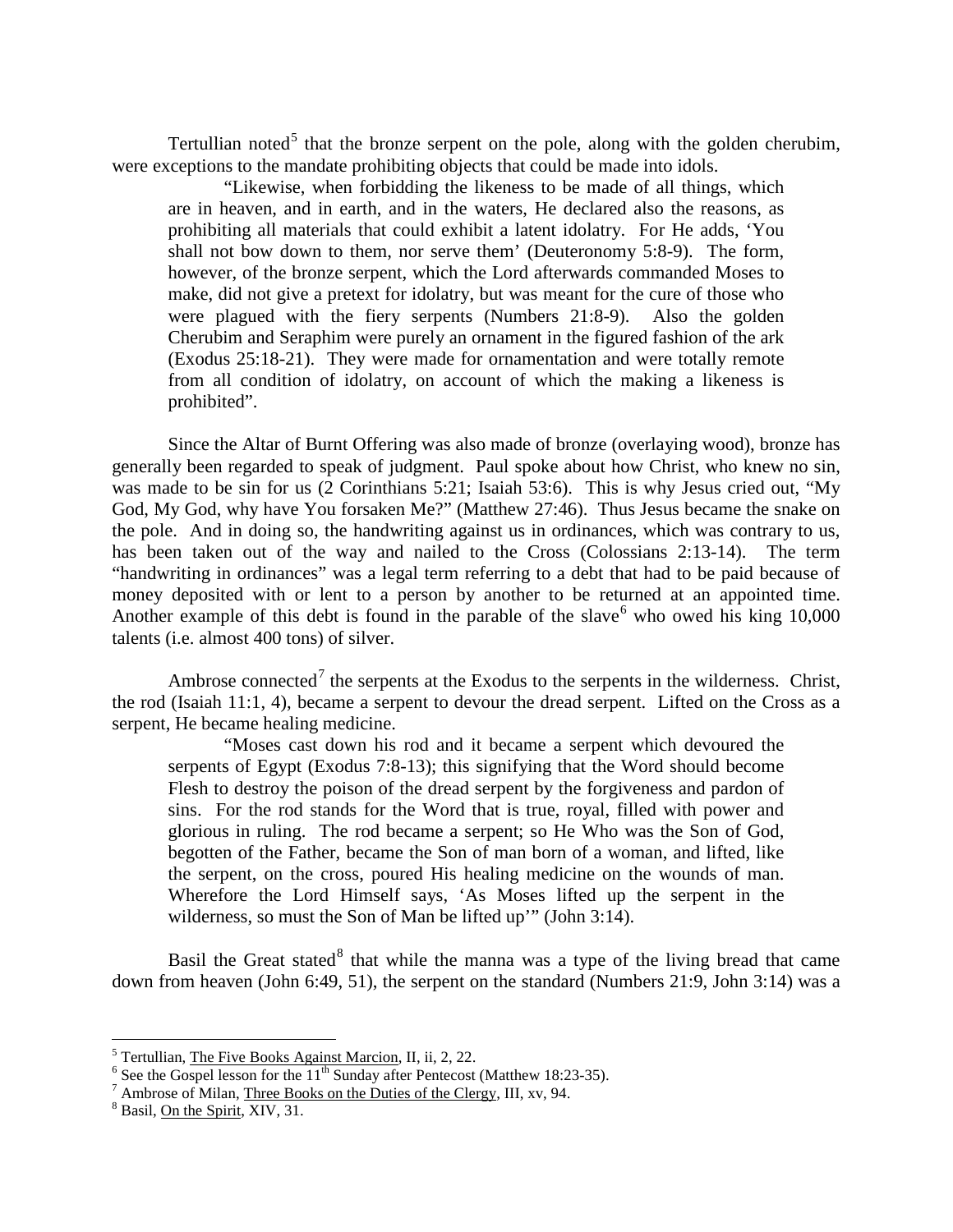type of the passion of salvation accomplished by means of the cross, where those who even looked at it were preserved.

John Chrysostom comments<sup>[9](#page-5-1)</sup> on the lifting up of the Son of Man thus: "But why did He not say plainly, I am about to be crucified, instead of referring His hearer to the ancient type?" Three reasons:

- 1. "So that you may learn that the old things are akin to new, and that the one is not alien to the other."
- 2. "So that you may know that He came willingly to His passion".
- 3. "So you may learn that no harm arises to Him from the fact and that salvation springs from it for many".

#### <span id="page-5-0"></span>**Events Accompanying the Lord's Being Lifted Up**

As Jesus died on the cross, several events also occurred in Jerusalem and around the world. From the sixth to the ninth hours (noon to 3:00 p.m.) there was darkness all over the earth (Luke 23:44-45). Dionysius the Aeropagite, whom Paul converted in Athens on his second missionary journey in 50 AD (Acts 17:34), was in Egypt when the sun was darkened. As an unbeliever, he cried out<sup>10</sup>, "Either God, the Creator of the world, is suffering, or the world is ending!".

In addition to the darkness, the veil of the Temple separating the Holy of Holies from the Holy Place was torn from top to bottom (Matthew 27:51). This thick veil had been embroidered for the newly renovated Temple around 5 BC and the Virgin Mary as a skilled weaver had helped with its construction along with four other young virgins at the Temple<sup>11</sup>. The High Priest under Mosaic Law was allowed to enter the Holy of Holies (beyond the veil) only once per year on the Day of Atonement (Hebrews 9:1-7, Leviticus 16:29-34). With the veil torn, we now have a confidence to enter the Holy of Holies by a new and living way (Hebrews 10:19-22). The veil was Christ's flesh, and He consecrated this for us at the Last Supper (Luke 22:14-20). As we enter the Holy of Holies at the Eucharist to worship God in spirit and truth (John 4:21-24), it is important that we avoid doing so in an unworthy manner (1 Corinthians 11:27).

In addition to the darkness and the split veil, there was also a major earthquake, high enough on the Richter scale to split rocks (Matthew 27:51). As a result of the earthquake, graves carved into rocks were opened and many bodies of the saints who had fallen asleep were raised (Matthew 27:52-53). Among those raised<sup>[12](#page-5-4)</sup> were the Prophet Daniel and his three co-workers Hananiah, Mishael and Azariah<sup>13</sup>. All these appeared to many in Jerusalem before dying again (Matthew 27:53). Some of those who were raised<sup>[14](#page-5-6)</sup> even testified before the Sanhedrin. The centurion in charge of the crucifixion and the tomb was named Longinus; his reaction to all these

<span id="page-5-3"></span>

<span id="page-5-2"></span><span id="page-5-1"></span><sup>&</sup>lt;sup>9</sup> John Chrysostom, <u>Homilies on John</u>, XXVII, 2.<br><sup>10</sup> Nickolai Velimirovic, <u>Prologue from Ochrid</u>, Lazarica Press, Birmingham, 1986, October 3.<br><sup>11</sup> Holy Apostles Convent, <u>The Life of the Virgin Mary, the Theotokos</u>, H

<span id="page-5-5"></span>

<span id="page-5-4"></span><sup>&</sup>lt;sup>12</sup> Nickolai Velimirovic, <u>Prologue from Ochrid</u>, Lazarica Press, Birmingham, 1986, December 17.<br><sup>13</sup> We know them more commonly by their Babylonian names: Shadrach, Meshach and Abed-dego (Daniel 1:7).<br><sup>14</sup> See the New T

<span id="page-5-6"></span>Donaldson, Ante-Nicene Fathers, Volume 8.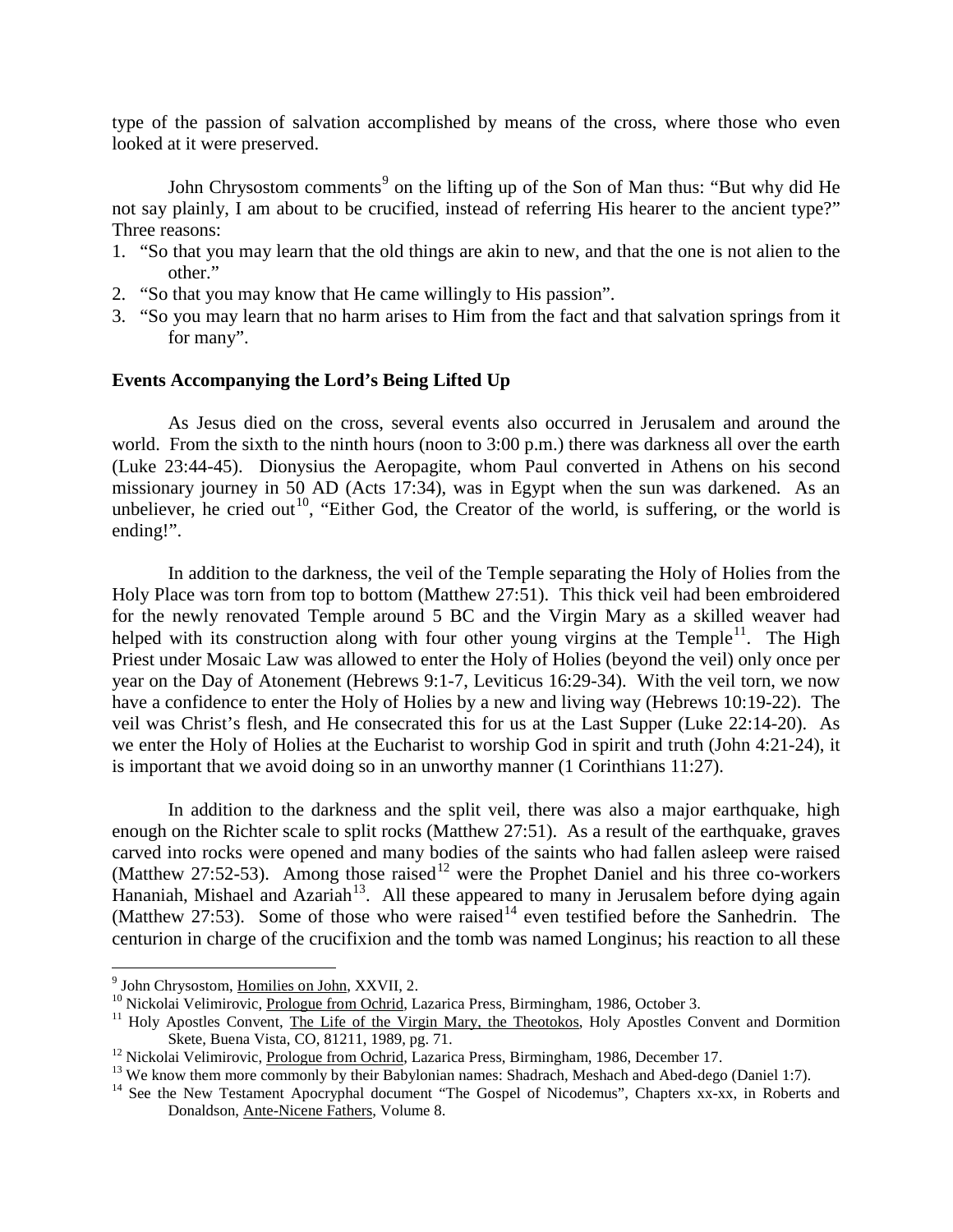events was, "Truly this was the Son of God" (Matthew 27:54). Longinus and two of his soldiers refused to take the bribe offered by the Sanhedrin (minus Joseph and Nicodemus). Instead they resigned their commission and left for Cappadocia. To silence their testimony, the Sanhedrin had them hunted down and beheaded<sup>15</sup>.

Velimirovic comments<sup>[16](#page-6-2)</sup> that this was a terrible rebuke to mankind. Inanimate creation was more aware than human understanding darkened by sin

"Oh what a terrible rebuke to man! Lifeless nature recognized Him whom we were not able to recognize. The whole of mute creation trembled and stood up in protest in its own way and with its own language. The mute earth quaked - that is its language. The rocks are rent -- that is their language. The sun withholds its light -- that is its language. The whole of creation protests in its own way, for the whole creation is obedient, as Adam was once in Paradise. The whole creation knows Him, as Adam did in Paradise. How is it that irrational creation knew Him and was obedient to Him, we do not know. It is some sort of inner instinct of creation, which came to it by the Word of God by which it was made. This instinct of creation is of greater worth than human understanding that is darkened by sin. Of all that exists, nothing is blinder than human understanding when darkened by sin. For it not only does not see that which it was created to see, but sees that which is contrary to being, contrary to God, contrary to truth".

# <span id="page-6-0"></span>**Results of the Lord Being Lifted Up**

Crucifixion in the  $1<sup>st</sup>$  Century Roman world meant utter humiliation; this is especially so in Jesus' case. Consider the crown of thorns, the robe, the reed, the blows, the smiting on the cheek, the spitting, the unjust "trial", the irony, the nails, the nakedness, the spear, etc. Yet the Scriptures speak of the crucifixion as being Jesus' glorification (John 12:23-24). This is 180 degrees different from most peoples' thinking, which is why Satan misunderstood also (1 Corinthians 2:7-8). And this is the focus of the Word of the Cross.

# **Much Grain Produced**:

In connection with His glorification on the cross, Jesus also said "unless a grain of wheat falls into the ground and dies, it remains alone; but if it dies, it produces much grain" (John 12:24). The illustration here is the germination of a seed that is planted. Once in the ground, the seed itself contains enough to get the plant started. But once the roots of the plant get established, the seed dies and is dwarfed by the plant. And many kernels of wheat -- each of which is another seed -- are produced on the stalk of the plant, where each new seed contains the same life as the original seed. If the seed never dies, it never germinates and the plant doesn't grow. The seed just remains alone as a seed.

In connection with this, John recorded Jesus' announcement at the Feast of Tabernacles: "He who believes in Me, as the Scripture has said, out of his heart will flow rivers of living water" (John 7:38). Then John remarks: "This He spoke concerning the Spirit, whom those believing in Him would receive; for the Holy Spirit was not yet given, because Jesus was not yet

<span id="page-6-1"></span><sup>&</sup>lt;sup>15</sup> Nickolai Velimirovic, <u>Prologue from Ochrid</u>, Lazarica Press, Birmingham, 1986, October 16.<br><sup>16</sup> Nickolai Velimirovic, Prologue from Ochrid, Lazarica Press, Birmingham, 1986, March 28.

<span id="page-6-2"></span>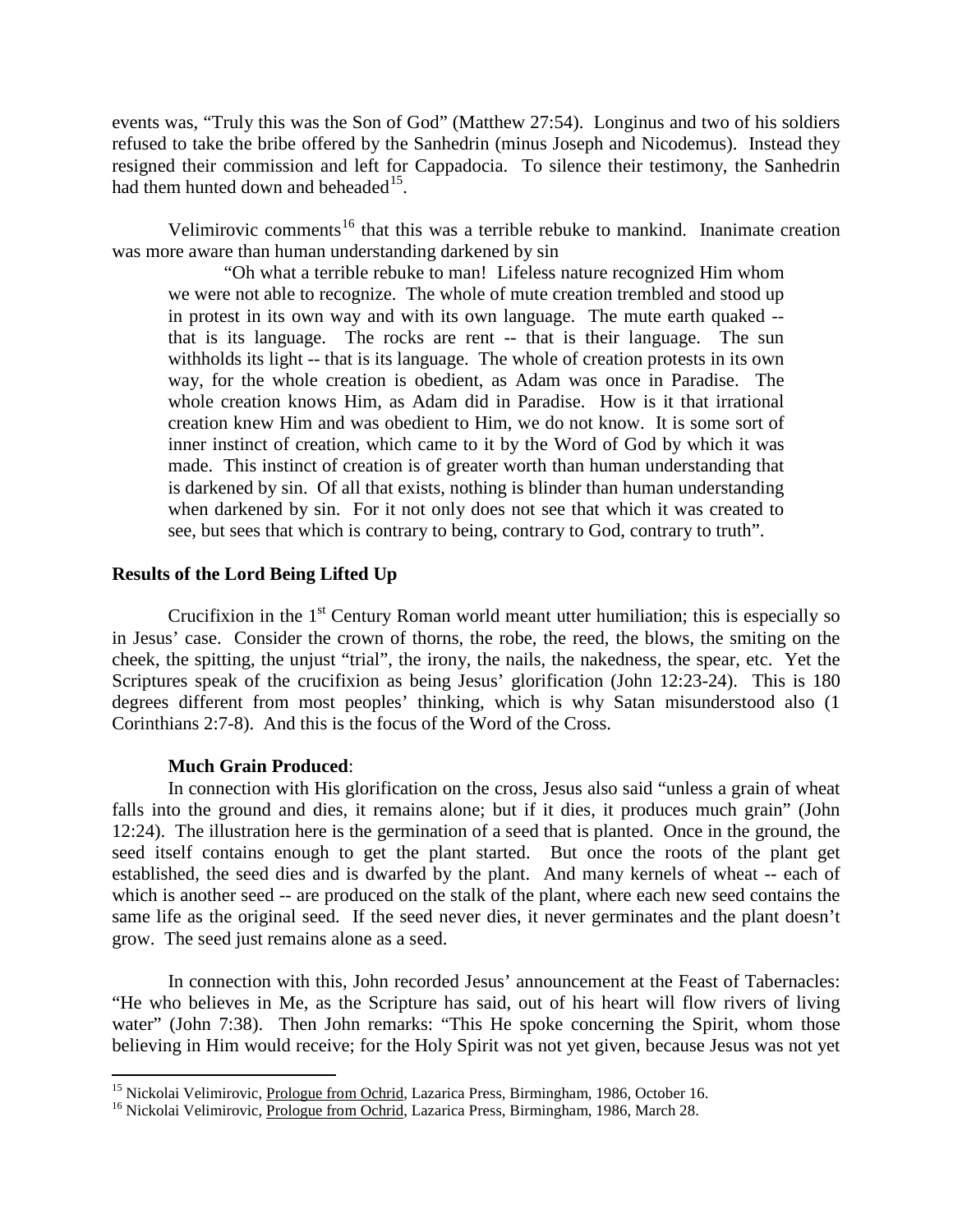glorified" (John 7:39). It was for this purpose that Jesus came to the hour of His crucifixion (John 12:27). And having bought with a price those who had fallen, and made their body a Temple of the Holy Spirit (1 Corinthians 6:19-20), the new kernels of wheat now have the same life as the original seed given as a down payment (2 Corinthians 5:5; Ephesians 1:14).

# **Judgment of the World:**

<span id="page-7-0"></span>After Jesus stated that He came to the world for the cross (John 12:27), He said, "Father, glorify Your Name". The Father then spoke from heaven with a voice of thunder (John 12:28- 29). Jesus said, "This voice did not come because of Me, but for your sake. Now is the judgment of this world<sup>17</sup>; now the ruler of this world ( $kosmos$ ) will be cast down" (John 12:30-31).

Augustine of Hippo commented<sup>[18](#page-7-2)</sup> that Christ conquered the devil by the devil's own trophy, which was death. By putting Christ to death, even though he found in Him nothing that deserved death, the devil violated Divine justice.

"The method by which man was surrendered to the devil's power ought not to be understood in the sense that it was the result of God's command: rather He permitted it, but He did so with justice. When God deserted the sinner (without withholding His mercies), the instigator of the sin rushed in. Therefore God decided that to rescue man from the devil's power, justice should overcome the devil, not power. And what is the justice by which the devil has been conquered? Surely it is the justice of Christ. And how has he been conquered? Because the devil put Christ to death although he found in Him nothing that deserved death! 'The prince of this world is coming, and he finds nothing (that is, no sin) in Me. But that the world may know that I am doing My Father's will, arise, let us go from here' (John 14:30-32). From there He went to His passion. What could be more just than to go as far as the death of the cross for the sake of justice? First justice conquered the devil, because He had no sin and was most unjustly put to death by the devil. Then power conquered death by rising from the dead and ascending to heaven with the same flesh in which He was slain. Power would have overcome the devil even if Christ could not have been put to death by him; and yet it showed greater power to conquer death itself by resurrection than to avoid it by continuing to live."

"The devil was conquered by his own trophy of victory (that is death). By seducing the first man (Adam), he slew him: by slaying the last man (Christ), he lost the first from his snare."

John Chrysostom also comments<sup>19</sup>: "How then is the world judged in Christ? It shall be said, (as if a court of justice were sitting) to Satan: 'Well, you have slain all men because you found them guilty of sin. But why did you slay Christ? Is it not clear that you did it wrongfully?' Therefore in Him the whole world shall be avenged". In other words, the devil was judged by his own standards as the accuser of the brethren.

<span id="page-7-1"></span><sup>&</sup>lt;sup>17</sup> That is, Greek: *kosmos = world order*.<br><sup>18</sup> Augustin of Hippo, The Power and the Blood of Christ. Of the Trinity 13 and Sermon 261

<span id="page-7-3"></span><span id="page-7-2"></span><sup>&</sup>lt;sup>19</sup> John Chrysostom, Homilies on John, LXVII, 2.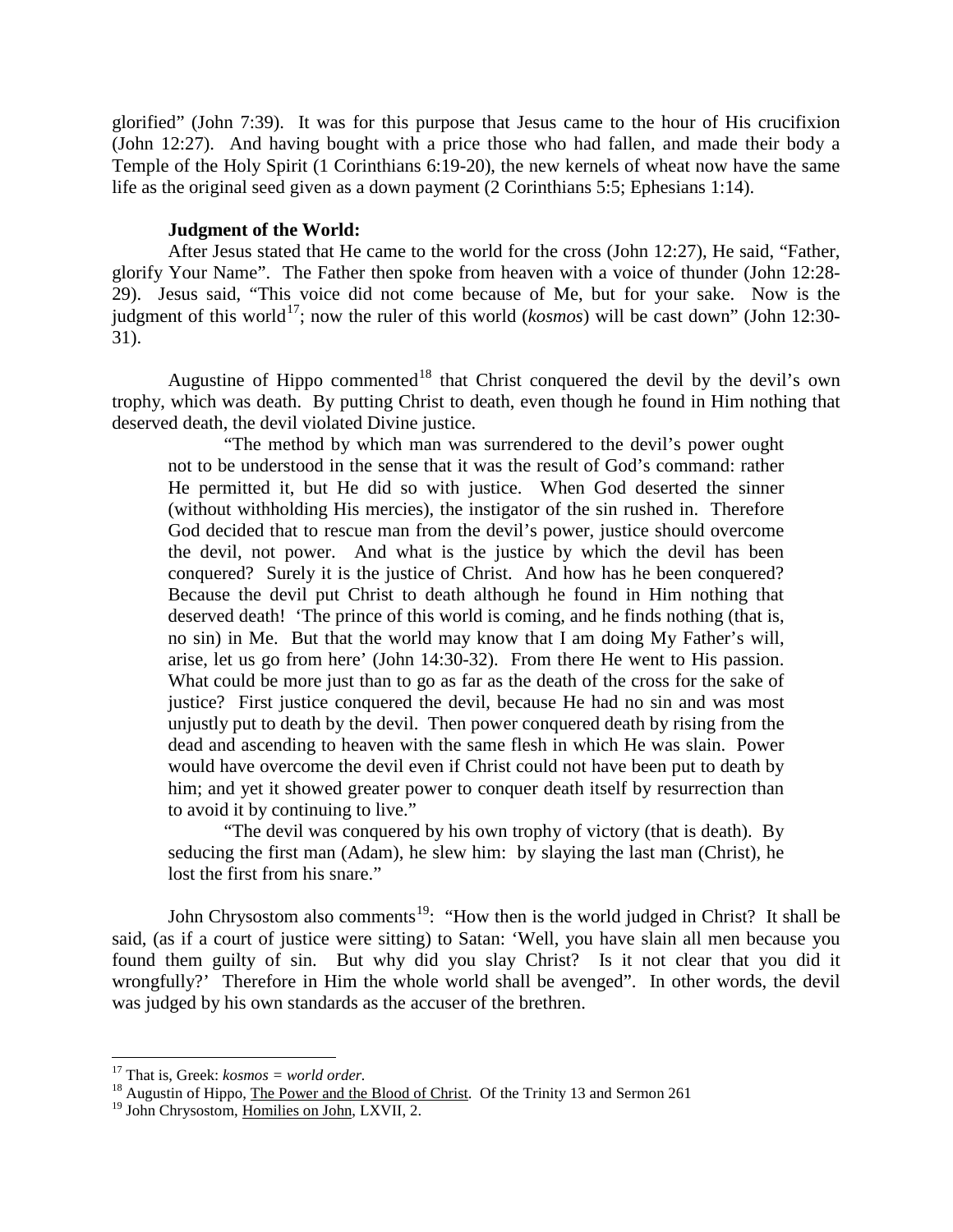#### <span id="page-8-0"></span>**God's Love for the World**

The overriding concern that Christ had in becoming incarnate was a love for His creation. We see this in His healing countless numbers of the sick (Luke 4:30) and in the feeding of the 5000 even though He was tired and needed rest (Mark 6:31-42).

Ambrose of Milan pointed out<sup>[20](#page-8-1)</sup> that while the Father sent the Son to the Cross, this was not to punishment but to grace. The Son went to the Cross willingly out of love for us.

"So, then, the Father gave the Son, and the Son gave Himself. Love is preserved and due affection is not wronged, for affection is not wronged where there is no distress in the giving up. He gave one Who was willing, He gave One Who offered Himself; the Father did not give the Son to punishment but to grace. If you inquire into the merit of the deed, inquire into the description of the affection. Paul shows plainly the unity of this divine love, because both the Father gave the Son and the Son gave Himself. The Father gave, Who 'spared not His own Son, but gave Him up for us all' (Romans 8:32). And of the Son he also says, 'Who gave Himself for me' (Galatians 2:20). If it was of grace, what is there for me to find fault with? If He suffered wrongly, I owe the more".

Leo the Great pointed out<sup>[21](#page-8-2)</sup> the Lord's meticulous planning of His passion, and His committing it to the safekeeping of His disciples. This shows that everything was an act of love.

"It should not be thought that the Lord Jesus wished to escape the Passion and the Death, the sacraments of which He had already committed to His disciples' keeping, seeing that He Himself forbid Peter, when he was burning with devoted faith and love, to use the sword, saying, 'The cup which the Father has given Me, shall I not drink it?' (John 18:11) Seeing that that is certain which the Lord also says, 'For God so loved the world that He gave His only begotten Son, that everyone who believes in Him may not perish, but have eternal life' (John 3:16). The Apostle Paul says, 'Christ loved us and gave Himself for us, a victim to God for a sweet-smelling savor' (Ephesians 5:2). For the saving of all through the Cross of Christ was the common will and the common plan of the Father and the Son. This had been mercifully determined and unchangeably fore-ordained before eternal ages, and could not by any means be disturbed".

John Chrysostom noted<sup>[22](#page-8-3)</sup> not just the love of God, but His dignity and free will in stooping to the Incarnation.

"Thus it appears, that the ministry, which He undertook, was free and uncompelled; that He delivered Himself up, not by another. Let us not therefore misinterpret the words of John, 'that the Father gave His only-begotten Son' (John 3:16) for us. We should not be led by this to detract from the dignity of the Only Begotten. Do not infer from this that He is only human. For the Father is said to have given Him, not as implying that the Son's ministry was a servile one, but to teach us that it seemed good to the Father. Paul too has shown that this is, 'According to the will of our God, and Father' (Galatians 1:4). He doesn't say,

<span id="page-8-2"></span><span id="page-8-1"></span><sup>&</sup>lt;sup>20</sup> Ambrose of Milan, <u>Three Books on the Holy Spirit</u>, I, xii, 129.<br><sup>21</sup> Leo the Great, <u>Sermons</u>, LVIII, 4.<br><sup>22</sup> John Chrysostom, <u>Commentary on Galatians</u>, Chapter 1, v. 4.

<span id="page-8-3"></span>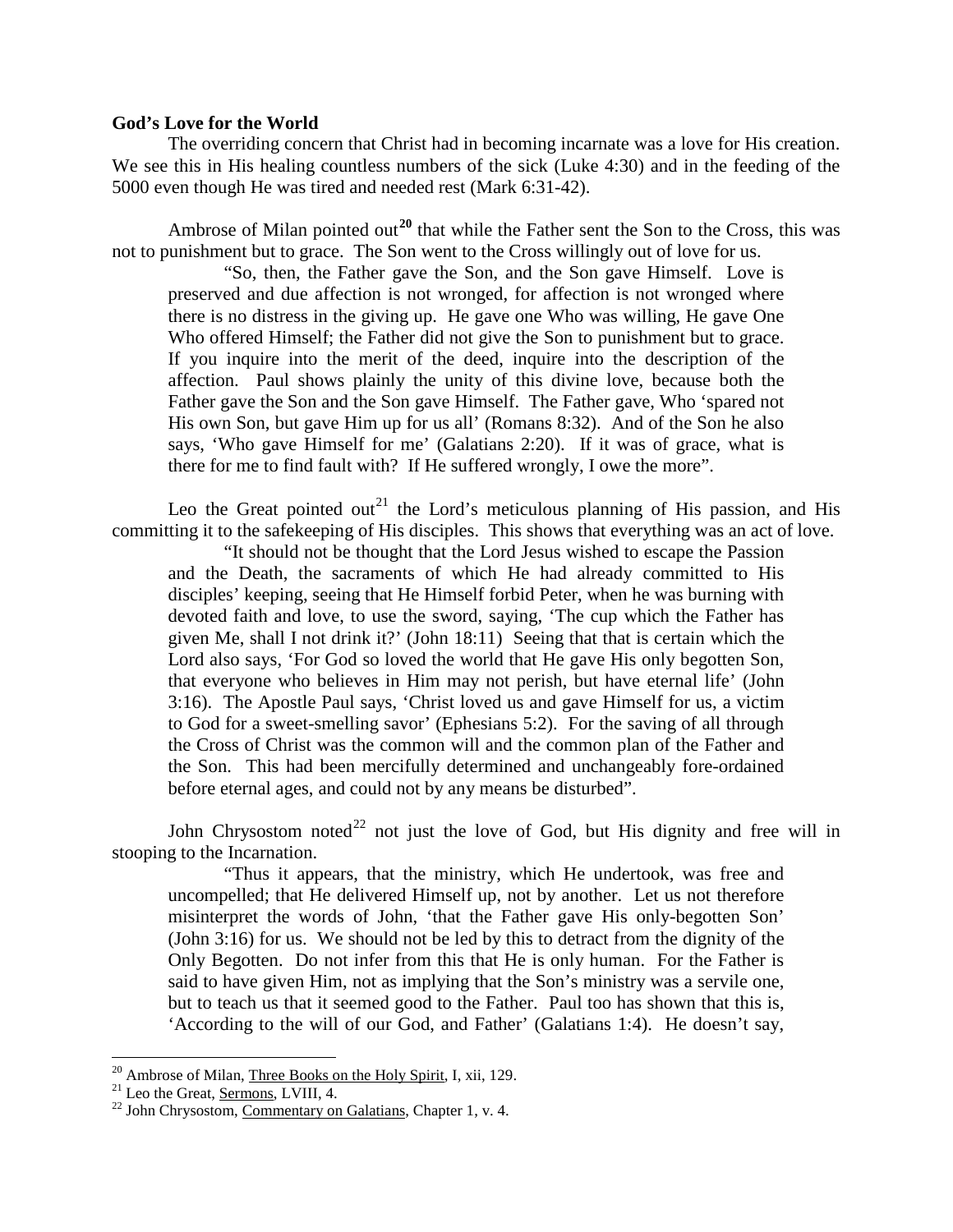'by the command', but 'according to the will', for inasmuch as there is an unity of will in the Father and the Son, that which the Son wills, the Father wills also".

#### **Reconciling the World to Christ**:

As Jesus spoke about the judgment of this world, He also said, "And I, if I am lifted up from the earth, will draw all men to Myself" (John 12:32). Paul spoke of this a number of times: "because in Him all the fullness (that is, of God) was pleased to dwell, and through Him to reconcile all things to Himself, through Him whether things on earth or things in heaven, having made peace through the blood of His Cross" (Colossians 1:19-20).

Speaking about Jews (who had received the oracles of God) versus Gentiles, Paul also said: "to create the two in Himself into one new man, thus making peace, that He might reconcile both in one body to God through the Cross, because through Him, we both have access by One Spirit to the Father (Ephesians 2:15-18). John Chrysostom commented<sup>[23](#page-9-0)</sup> that this does not mean that the Gentiles were raised to the high heritage that belonged to the commonwealth of the Jews, but that He has raised both to one yet higher.

Not only were Jews and Gentiles reconciled, but both were given the deaconate of reconciliation themselves, since both are the Temple of the Holy Spirit. "Now all things are of God who has reconciled us to Himself through Jesus Christ and has given us the deaconate of reconciliation. That is, God was in Christ reconciling the world to Himself, not reckoning their trespasses to them and has committed to us the Word (Greek: *logos*) of reconciliation. Therefore, we are ambassadors on behalf of Christ as God (the Father) beseeching through us: we beg on behalf of Christ, 'Be you reconciled to God'" (2 Corinthians 5:18-20). Chrysostom commented $^{24}$ ,

"We have succeeded to His functions. But if this appears to you a great thing, hear what follows also. He shows they do this not only on Christ's behalf but also on behalf of the Father.

Thus the reconciliation of the world to Christ encompasses not only everything in heaven and earth but also uses those who are the fruit of the One grain of wheat (that fell in the ground and died) as the chief reconcilers. On the Sunday after the Exaltation, we will see how their mission requires that they imitate their Master and die also.

<span id="page-9-0"></span><sup>&</sup>lt;sup>23</sup> John Chrysostom, <u>Homilies on Ephesians</u>, V, vv 13-15.<br><sup>24</sup> John Chrysostom, Homilies on 2 Corinthians, IX, 5.

<span id="page-9-1"></span>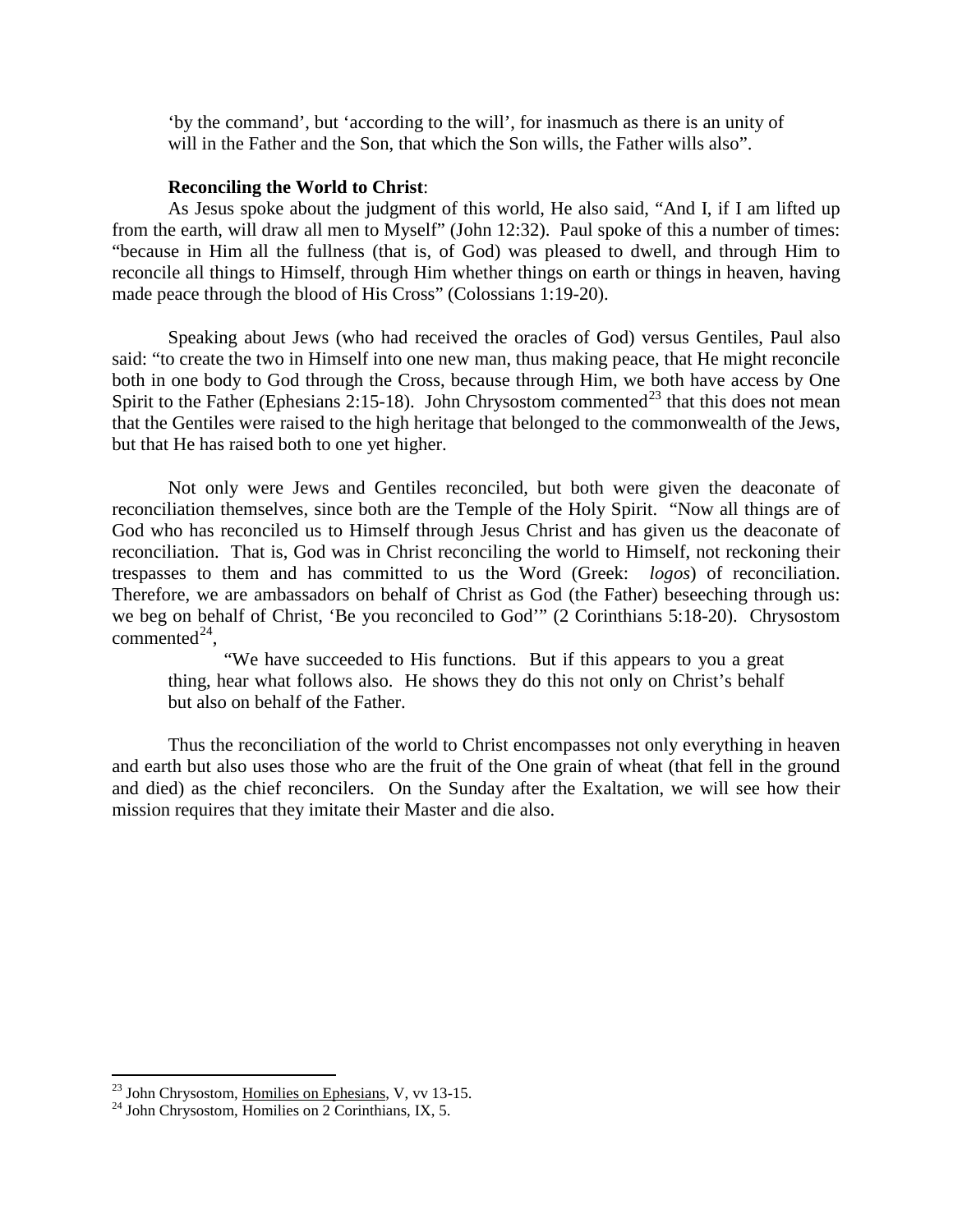# *The Cross Can Be Offensive*

#### **September 7, 2014 Sunday Before the Exaltation of the Cross Revision G**

#### <span id="page-10-0"></span>**Epistle: Galatians 6:11-18**

Peter wrote to beware of "your adversary the devil, who walks about like a roaring lion, seeking whom he may devour" (1 Peter 5:8). Do we ever wonder why? He's been judged and outsmarted by the Cross and he knows his time is limited (Revelation 12:12). Is it any wonder then, that Paul spoke of people whose allegiance was to Satan and who were "enemies of the Cross of Christ"? (Philippians 3:18).

In today's Epistle lesson, Paul addressed a situation where some Jewish Christians insisted that the Gentiles be circumcised (Galatians 6:12), even though James and the Apostles in Jerusalem had already written to all the Gentile churches that this wasn't necessary (Acts 15:13- 29). Why would they do this? Perhaps due to the strong influence worldwide of the Pharisees in Jerusalem who insisted on it. Paul said that they do this "only that they may not suffer persecution for the Cross of Christ" (Galatians 6:12). Much of the persecution Paul experienced came at the hands of the Jewish leaders or was instigated by them. Thus these Jewish Christians Paul wrote about chose to offend God rather than men, and just to avoid taking up their cross.

#### <span id="page-10-1"></span>**Crucified to the World**

Paul stated that he was "crucified to the world and the world to him" (Galatians 6:14). What he means by this is that he has abandoned all benefits of the life in the flesh, and looks forward to his proper life with the saints in heaven. This is not a boast on Paul's part; it is a simple statement of where he has placed his hope.

Moses had recorded the Lord's word as, 'You shall love the LORD your God with all your heart, with all your soul, and with all your strength', and 'you shall love your neighbor as yourself', and Christ repeated the same thing<sup>[25](#page-10-2)</sup>. The Patriarchs, who lived before Moses, knew this and followed the Lord's direction without the need of written laws. When Christ came, He clarified what He had said to Moses and the Patriarchs. Throughout His three-year ministry, He repeatedly mentioned that the "Word of the Cross" was a way of life. For example, "Blessed are you when they revile and persecute you, and say all kinds of evil against you falsely for My sake. Rejoice and be exceedingly glad, for great *is* your reward in heaven, for so they persecuted the prophets who were before you" (Matthew 5:11-12). And again, "Whoever does not bear his cross and come after Me cannot be My disciple" (Luke 14:27, Mark 8:34). What does this mean?

John Chrysostom considered<sup>[26](#page-10-3)</sup> what the implications were when Paul said, 'I have been crucified to the world, and the world to me'. Simply put, Paul's life in the flesh was an altered one, and he was hastening on to another life.

Copyright  $\odot$  Mark Kern 2005

<span id="page-10-2"></span><sup>&</sup>lt;sup>25</sup> Deuteronomy 6:5, Leviticus 19:18, Matthew 22:37-40.<br><sup>26</sup> John Chrysostom, <u>Homilies on Philippians</u>, III, v. 21.

<span id="page-10-3"></span>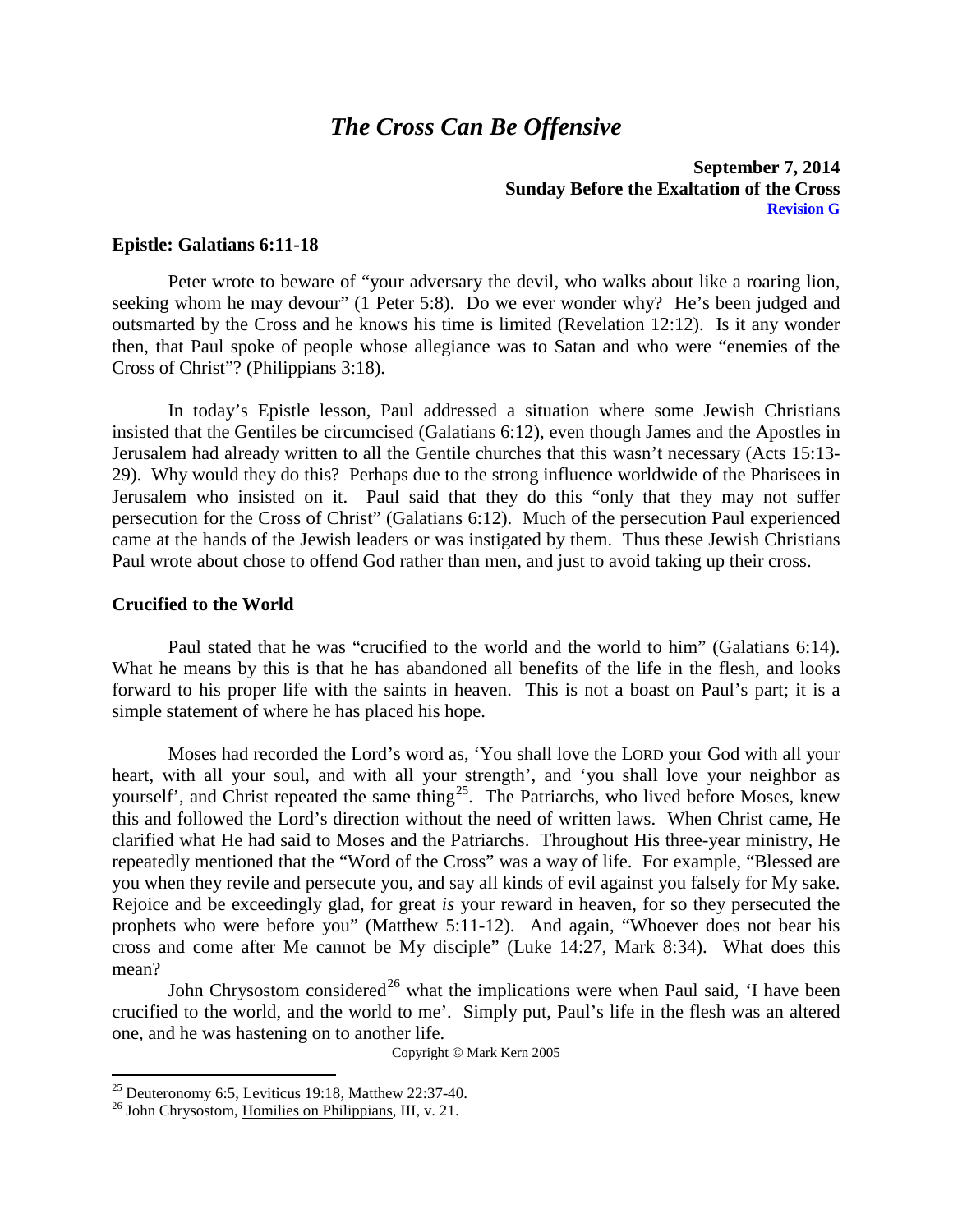"The word 'life' is very significant as is the word 'death'. There is this life of the body, there is the life of sin (Romans 6:2). On one hand, it is possible to live the life of sin. On the other hand, there is the life everlasting and immortal, 'for our citizenship is in heaven' (Philippians in 20). There is also the life of the body of which he speaks, 'through Him we live and move and have our being' (Acts 17:28). Paul acknowledges that he lives the natural life, but denies the life of sin, which other men live. He who does not desire the present life, who is hastening to another life, who despises death, and who desires nothing, how does he live this life? For as one made of adamant<sup>[27](#page-11-0)</sup>, though he were struck a thousand blows, would never be bothered by it. It is no longer the old man; as he said, 'Wretched man that I am, who shall deliver me out of the body of this death!' (Romans 7:24) How does he live who does nothing for the sake of food, clothing, or for any of these present things? Such a one does not live the natural life; if he takes no thought for the things, which sustain life, he does not live it. Paul did not live it; he busied himself with none of the things of this life".

"Paul shows that he accepts the natural life. 'The life which I now live in the flesh, I live in the faith of the Son of God, who loved me, and gave himself for me' (Galatians 2:20). That is, I live a certain new life, an altered one. Think not that I shall be deprived of this life, for neither while alive did I live this life, but that which Christ willed. For tell me, he who despises money, luxury, hunger, thirst, dangers, health, safety, does he live this life? He who has nothing here, and is oftentimes willing to cast life away, if need be, and does not cling to it, does he live this life? By no means! Consider an example. Let us imagine someone with great wealth, with many servants, and much gold, but who makes no use of all these things. Is such a person rich for all his wealth? No! Let him see his children dissipating his property, strolling idly about; let him feel no concern for them. When beaten let him not even think about the pain. Shall we call him a man of wealth? By no means, even though his wealth is his own. 'To me to live is Christ'; if you will inquire into my life, it is He. 'And to die is gain' (Philippians 1:21). Why? Because I shall more clearly be present with Him; so that my death is rather a coming to life! They who kill me will work on me no dreadful thing, they will only send me onward to my proper life, and free me from that which is not mine".

Chrysostom also compared<sup>[28](#page-11-1)</sup> the Christian life to birds soaring too high to be trapped by fowlers. Birds are easily caught in nets when they fly low, where the devil is a fowler with nets to ensnare Christians in the things of this world.

"Often a wife, children, friend, neighbor have proved a snare to the unheeding! And why, it is asked, are there so many snares? That we may not fly low, but seek the things that are above. For just as birds, as long as they stay in the upper air, are not easily caught; so also you, as long as you look to things above, will not be easily captured, whether by a snare, or by any other device. The devil is a fowler. Soar, then, too high for his arrows. The man who has mounted aloft will no longer admire anything in the affairs of this life. But when

<span id="page-11-0"></span><sup>&</sup>lt;sup>27</sup> Adamant was a very hard legendary material, possible associated with diamond.<br><sup>28</sup> John Chrysostom, <u>The Homilies on the Statutes</u>, XV, 8.

<span id="page-11-1"></span>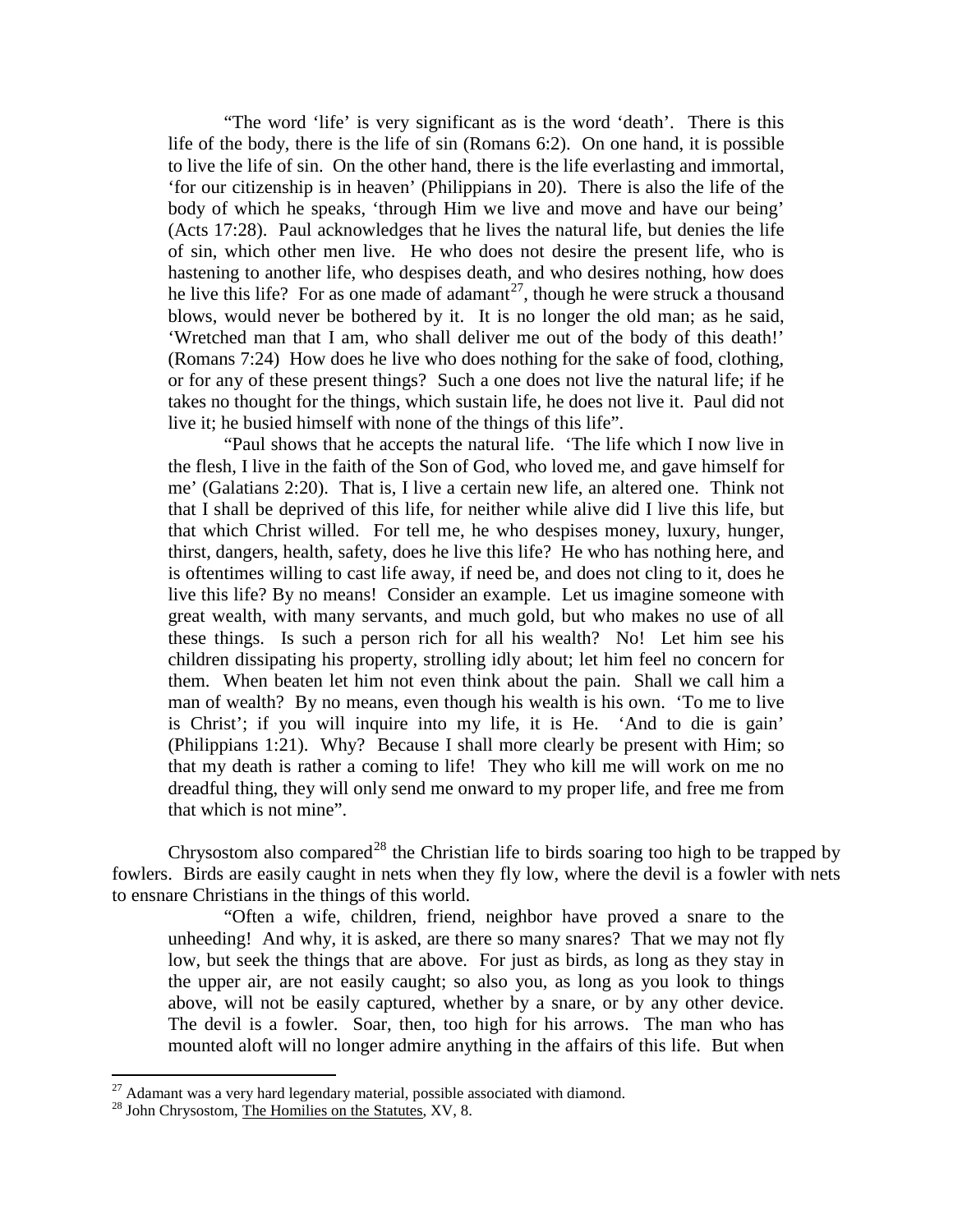we have ascended to the top of the mountains, the city and its walls seem to us to be small, and the men appear to us to be going along upon the earth like ants. So when you have ascended to the heights of spiritual wisdom, nothing upon the earth will be able to fascinate you. Everything, even riches, glory, honor, and whatever else there be of that kind, will appear insignificant when you regard heavenly things. According to Paul all the glories of the present life appeared trifling, and more unprofitable than dead things. Therefore his exclamation, 'The world is crucified to me' (Galatians 6:14). Therefore also his admonition 'Set your affections on things above'. That is, 'Where Christ sits at the right hand of God'" (Colossians 3:1).

Chrysostom, referring to the saints and prophets who wandered about and of whom the world was not worthy (Hebrews 11:37-38), compared<sup>[29](#page-12-0)</sup> their situation to that of people in his day. The saints were citizens of heaven but many people of his day were unwilling to be separated from the things on earth.

"The saints and prophets called themselves therefore 'strangers'; but Paul went beyond this. Not merely did he call himself a stranger to this world, but said that he was dead to the world, and that the world was dead to him. 'The world has been crucified to me and I to the world' (Galatians 6:14). But we busy ourselves about everything here in this world as active citizens. And what righteous men were to the world, i.e. as 'strangers' and 'dead' that we are to Heaven. And what they were to Heaven, i.e. as active citizens that we are to the world. Therefore we are dead, because we have refused that which is truly life, and have chosen this, which is transitory. We have provoked God to wrath, because when the enjoyments of Heaven have been set before us, we are not willing to be separated from things on earth. Like worms, we turn about from the earth to the earth. In short, we are not willing to look up even for a little while, nor to withdraw ourselves from human affairs, but as if drowned in sleep and drunkenness, we are stupefied with imaginary things".

Gregory of Nyssa, speaking of Paul's words, "As many of us as were baptized into Christ were baptized into His death" (Romans 6:3), compared<sup>[30](#page-12-1)</sup> our life to that of a corpse. Just as a corpse does not seek the things of this life, so should we be.

"Now if we have been conformed to His death, sin from now on in us is surely a corpse, pierced through by the javelin of Baptism, as that fornicator was thrust through by the zealous Phinehas (Numbers 25:6-8). Flee therefore from us, ill-omened one! It is a corpse you seek to destroy, one long ago joined to you, one who long since lost his senses for pleasures. A corpse is not attracted to beautiful bodies, or captivated by wealth. A corpse does not slander and lie, snatch at what is not its own, or revile those who encounter it. My way of living is regulated for another life. I have learned to despise the things that are in the world, to pass by the things of earth, to hasten to the things of heaven, even as Paul expressly testifies, that the world is crucified to him, and he to the world (Galatians 6:14). These are the words of a soul truly regenerated. These are the

<span id="page-12-1"></span><span id="page-12-0"></span><sup>&</sup>lt;sup>29</sup> John Chrysostom, <u>Homilies on Hebrews</u>, XXIV, 1.<br><sup>30</sup> Gregory of Nyssa, "On the Baptism of Christ, A Sermon for the Day of the Lights", in <u>Oratorical Works</u>, V.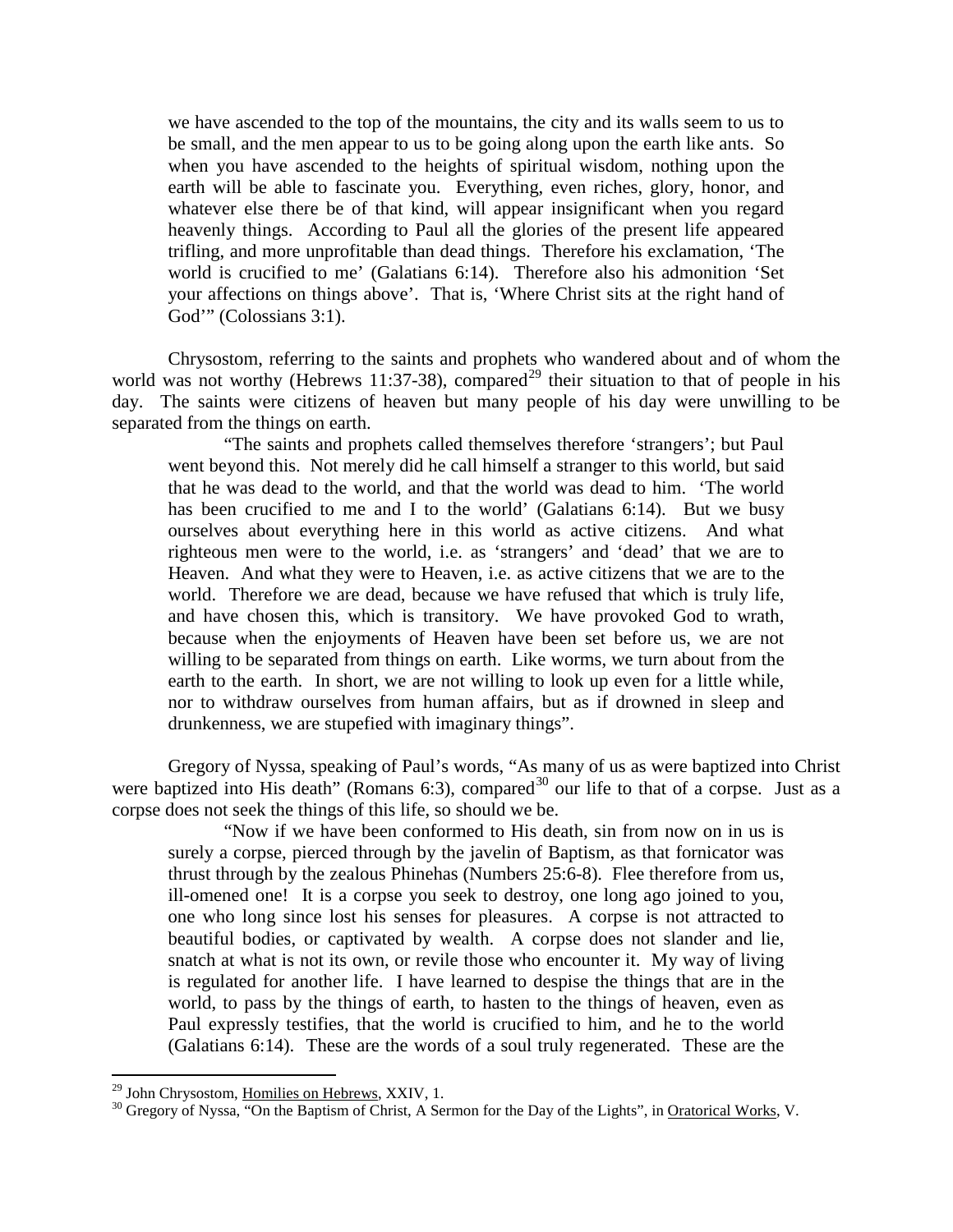utterances of the newly-baptized man, who remembers his own profession, which he made to God when the sacrament was administered to him, promising for the sake of love towards Him that he would despise all torment and all pleasure alike".

Clement of Alexandria stated<sup>[31](#page-13-1)</sup> that death should be a freeing of the soul to a better life with God. Many times, however, death is only a strengthening of the chains that tie a person to the body and judgment.

"'Death' is the result of fellowship of the soul, in a state of sin, with the body; and 'life' the result of separation from sin. Many are the stakes and ditches of lust, which impede us, and the pits of wrath and anger, which must be leaped over. We must avoid many machinations of those who plot against us, who would no longer see the knowledge of God 'through a mirror' (1 Corinthians 13:12). The Scripture views as slaves those 'under sin' and 'sold to sin' (Romans 6:6-20), the lovers of pleasure and of the body. They are beasts rather than men, 'those who have become like cattle and horses, neighing after their neighbors' wives' (Jeremiah 5:8). The licentious is 'the lustful ass', the covetous is the 'savage wolf', and the deceiver is 'a serpent'. The severance, therefore, of the soul from the body, made a life-long study, produces a cheerful readiness in the Christian, so that he is easily able to bear natural death, which is the dissolution of the chains, which bind the soul to the body. 'For the world is crucified to me, and I to the world' (Galatians 6:14), the Apostle says; 'and now I live, though in the flesh, as having my conversation in heaven' (Philippians 3:20).

# <span id="page-13-0"></span>**Boasting or Glorying in the Cross**

Paul also spoke of boasting in the Cross (Galatians 6:14). This can be done simply by displaying the Cross in our homes and altars, by venerating the Cross in Church and by making the sign of the Cross. Chrysostom expressed $32$  another aspect:

"And what is the boast of the Cross? That Christ for my sake took on Him the form of a slave, and bore His sufferings for me, the slave, the enemy, the ungrateful one; He even so loved me as to give Himself up to a curse for me. What can be comparable to this! Let us then not be ashamed of His unspeakable tenderness; He was not ashamed of being crucified for our sake, and will we be ashamed to confess His infinite solicitude?"

Chrysostom also stated<sup>[33](#page-13-3)</sup> that we have spectators in heaven, and we should be careful not to provoke the Master. Praise and flattery from those at enmity with God is like the taunts of children at play. The only thing worthy of glory is humility.

"It is then a sad thing, and replete with disgrace of every kind, to be in love with glory in civil matters. But when in spiritual things you are in the same plight, what excuse is there for you, when you do not give God even as much honor as you get yourself from your servants? For even the slave 'looks to the

<span id="page-13-2"></span><span id="page-13-1"></span><sup>&</sup>lt;sup>31</sup> Clement of Alexandria, <u>Stromata</u>, IV, 3.<br><sup>32</sup> John Chrysostom, <u>Commentary on Galatians</u>, chapter 6.<br><sup>33</sup> John Chrysostom, Homilies on Romans, XVII, v. 1.

<span id="page-13-3"></span>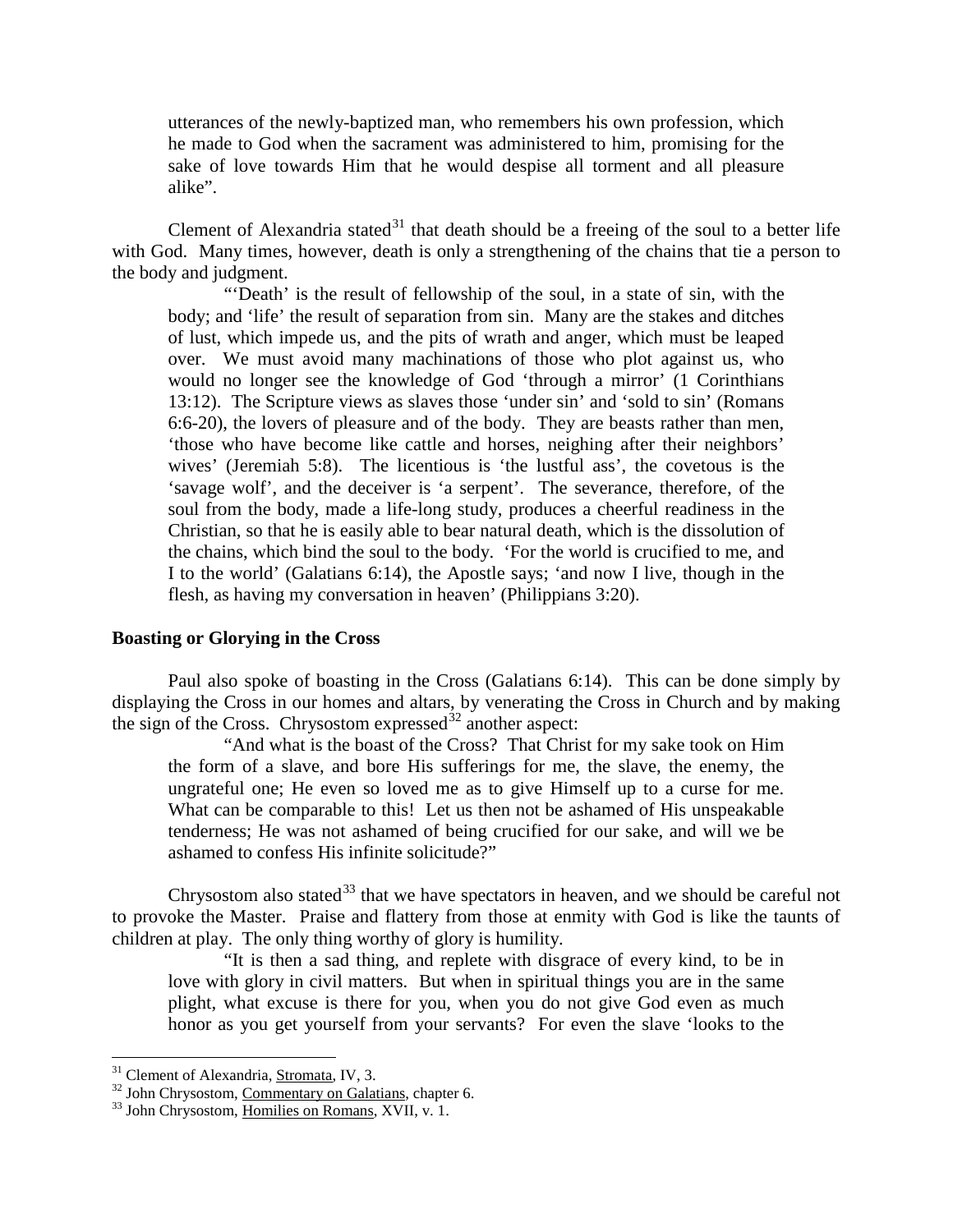eyes of his master' (Psalm 123:2), and the hireling to his employer, who is to pay him wages, and the disciple to his master. But you do just the contrary. Having left the God that hired you, you look to your fellow servants; and this knowing that God remembers your well doings even after this life, but man only remembers the present. And when you have spectators assembled in Heaven, you are gathering together spectators upon earth. And where the wrestler struggles, there he wants to be honored; but while your wrestling is above, you are anxious to gain a crown below. And what can be worse than madness like this?"

"But let us look at the crowns also. For one is formed by haughtiness and a second by grudging against another, and a third by flattery, another by wealth, and another by servile obedience. Like children at their childish play put crowns of grass upon one another, and many a time laugh at him that is crowned behind his back. They that pass their praises upon you, many a time joke by themselves at their putting the grass upon us. How many would you have to praise you; ten thousand? These are no better than so many crows cawing from the sky. Taking the assembly of the angels into consideration, these will seem viler than worms and their good word no better than a cobweb".

"Hear then how Paul, who saw through these things thoroughly, is so far from seeking after them, that he even belittles them, in the words 'But God forbid that I should glory, except in the cross of Christ' (Galatians 6:14). This glory let us emulate, that we may not provoke the Master, because in seeking worldly glory we are insulting God, and not our self. For if you were a painter, and had some pupil, and he were to omit showing you his practice of the art, but set forth his painting publicly just to anybody that chanced to observe it, you would not take it quietly. But if this with your fellow servants was an insult, how much more with the Master! Remember to say to your soul as Paul did, 'Do you not know that we shall judge angels?' (1 Corinthians 6:3) You that judge the angels, will you let yourself be judged by off scourging, and be praised by dancers, mimics, gladiators and horse-drivers?"

Chrysostom went on<sup>[34](#page-14-0)</sup> to compare the lust of unbelievers for their passions to the love of a believer for his God. Each seeks a kind of glory, one temporary the other eternal.

"Those who cherish earthly passion, which men call love, think nothing glorious or precious, but concentrate on those things which tend to gratify their lust. Their mistress is everything to them. Much more do those, who have been taken captive by this heavenly love, think nothing of the cost. If anyone is caught with the fire of Christ's love, he becomes like a man who dwelt alone on the earth, so utterly does he care less for glory or disgrace. As for trials, he so despises them, both scourges and imprisonments, as though the body in which he suffers these things were another's and not his own, or as though he had a body made of adamant. As for the sweet things of this life, he so laughs them to scorn, is so insensitive to them, as we are insensitive to dead bodies, being ourselves dead. He is as far from being taken captive by any passion, as the gold refined in the fire and purified is free from alloy. For even as flies would not dart into the

<span id="page-14-0"></span><sup>&</sup>lt;sup>34</sup> John Chrysostom, Commentary on Acts, LII, 25:23.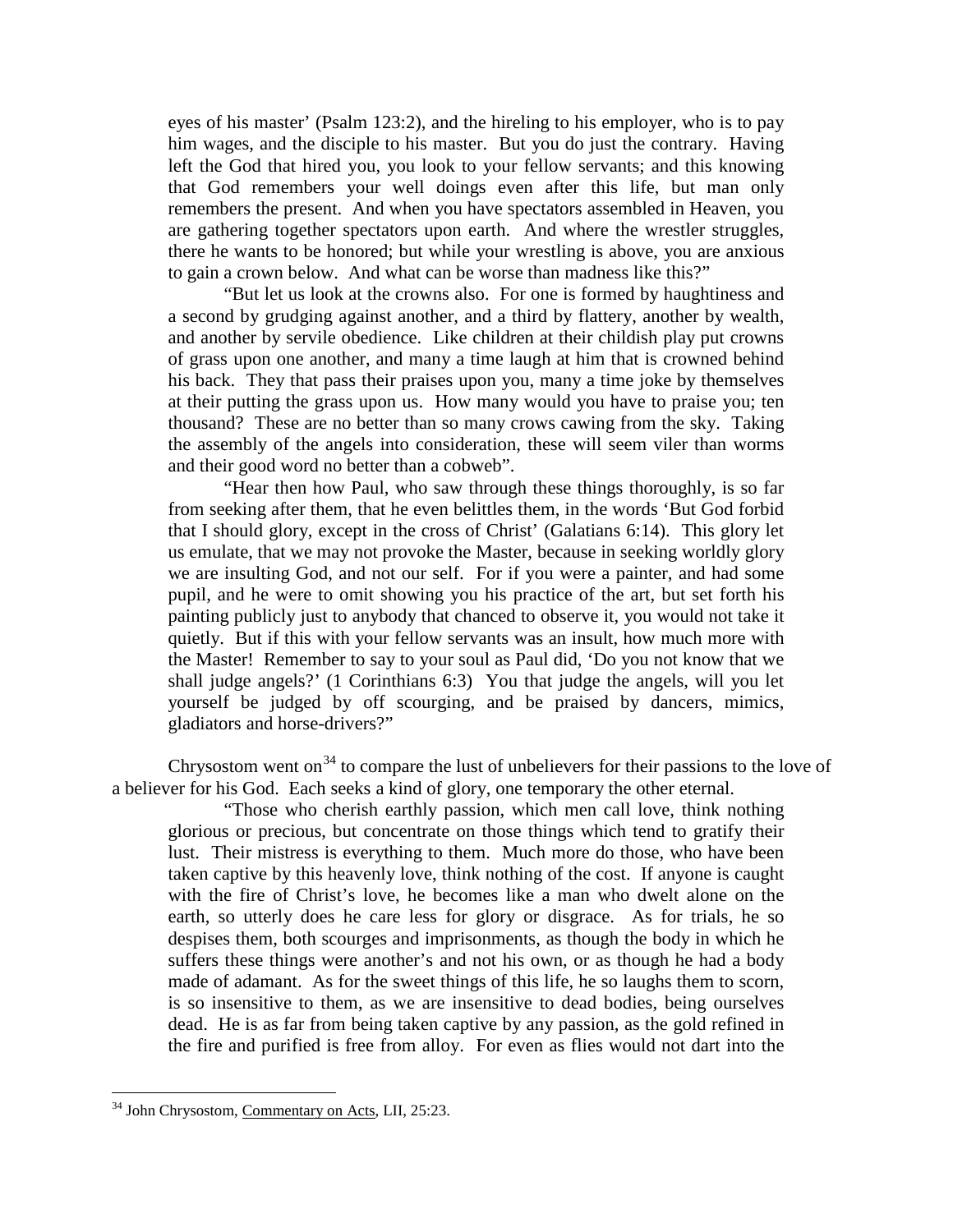midst of a flame, but fly from it, so the passions dare not even to come near this man".

"Take the Apostle Paul as an example. Observe how he felt towards the whole world. 'The world is crucified to me and I unto the world' (Galatians 6:14). 'I am dead to the world, and the world is dead to me'. And again, 'It is no longer I that live, but Christ lives in me'" (Philippians 2:20).

# <span id="page-15-0"></span>**Enemies of the Cross**

Paul spoke of people whose allegiance was to Satan and who were "enemies of the Cross of Christ"? (Philippians 3:18). John Chrysostom endeavored to define<sup>[35](#page-15-1)</sup> what Paul meant by "Enemies of the Cross". By seeking the comforts and pleasures of this world, making a pretense of Christianity and refusing to acknowledge the Cross, people become enemies of the Cross.

"Nothing is so incongruous in a Christian, and foreign to his character, as to seek ease and rest; to be engrossed with the present life is foreign to our profession and enlistment. Your Master was crucified, and do you seek ease? Your Master was pierced with nails, and do you live delicately? Do these things become a noble soldier? Paul said, 'Many walk, of whom I told you often, and now tell you even weeping, that they are the enemies of the cross of Christ' (Philippians 3:18). There were some, who made a pretense of Christianity, yet lived in ease and luxury, and this is contrary to the Cross; therefore he thus spoke. The cross belongs to a soul at its post for the fight, seeking nothing like ease, while their conduct is of the contrary sort. So that even if they say, they are Christ's, still they are, as it were, enemies of the Cross. If they loved the Cross, they would strive to live the crucified life. Crucify yourself, not that you may slay yourself, God forbid, for that is a wicked thing, but as Paul said, 'The world has been crucified to me and I to the world' (Galatians 6:14). If you love your Master, die to the things of this world like He did".

"Learn how great is the power of the Cross; how many good things it has achieved, and does still; how it is the safety of our life; through it everything is done. Baptism is through the Cross, for we must receive that seal. The laying on of hands is through the Cross. If we are on journeys, if we are at home, wherever we are, the Cross is a great good, the armor of salvation, a shield that cannot be beaten down, a weapon to oppose the devil. You bear the Cross, when you are at enmity with the devil, not simply when you seal yourself by it, but when you suffer the things belonging to the Cross. Christ thought fit to call our sufferings by the name of the Cross. As when he said, 'Except a man take up his cross and follow Me' (Matthew 16:24), i.e. except he be prepared to die".

"But these who are engrossed with the present life, and lovers of their bodies, are enemies of the Cross. And everyone, who is a friend of luxury, and of present safety, is an enemy of that Cross in which Paul makes his boast, which he embraces, with which he desires to be incorporated. As when he said, 'I am crucified to the world, and the world to me' (Galatians 6:14). But here he said, 'I now tell you weeping' (Philippians 3:18). Why? The evil was urgent, and it deserved tears. Truthfully, the luxurious are worthy of tears, who fatten the body,

<span id="page-15-1"></span> <sup>35</sup> John Chrysostom, Homilies on Philippians, XIII.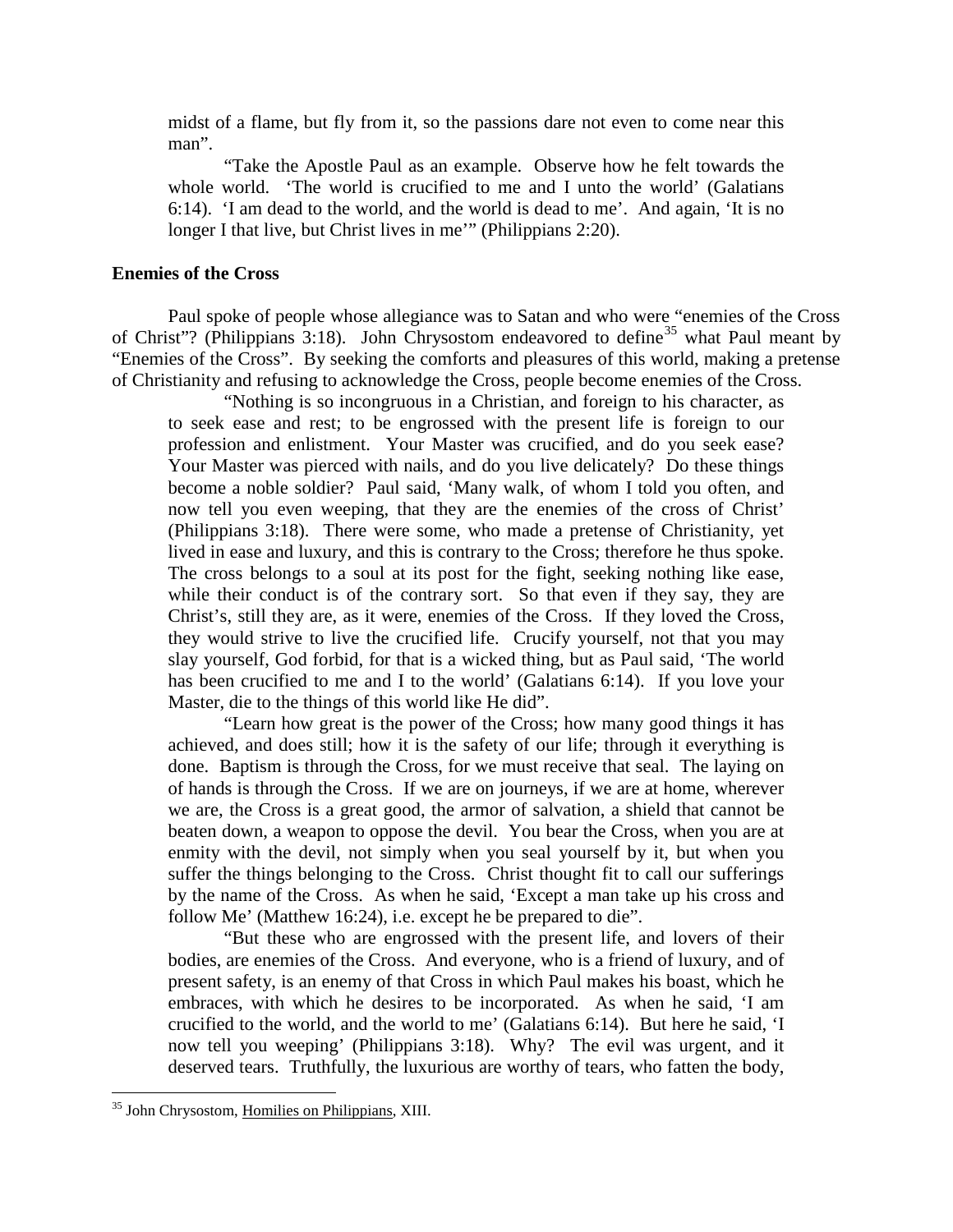and take no thought of that soul which must give account. Behold you live delicately, behold you are drunken, today and tomorrow, ten years, twenty, thirty, fifty. What is the end? What is the gain? Nothing at all! Does it not then deserve tears, and lamentations, to lead such a life? God has brought us into this course, that He may crown us, and we take our departure without doing any noble action. Therefore Paul weeps, where others laugh, and live in pleasure. So sympathetic is he; he takes thought for all men. 'Whose God is the belly' (Philippians 3:19). For this they have a God! That is, 'let us eat and drink!' (1 Corinthians 15:32, Isaiah 22:13) Do you see, how great an evil luxury is? To some their wealth, and to others their belly is a God. Are not these too idolaters, and worse than the common? And their 'glory is in their shame'" (1 Corinthians 15:32).

To get a better insight into this, it is helpful to understand the reference to the "needle's eye gate" of many ancient cities. The "needle's eye gate" was a small, low door beside the main gate. Such a feature existed on at least one of the gates of Jerusalem and Damascus<sup>[36](#page-16-0)</sup>. A man could fit easily through the "needle's eye gate", but a camel, being a large animal, could not fit easily. If the camel's pack (which could weight up to 1,000 pounds) were removed and the camel were made to kneel, the camel could just barely crawl through the "needle's eye gate."

Jesus stated that it is easier for a camel to go through the needle's eye gate than for a rich man to enter the Kingdom of God. Like the camel, the rich man first needs to unload his pack or burden. The parable of the sower refers to this pack as "the cares of this world, the deceit of riches, the desire for other things" (Mark 4:19) and the pleasures of life (Luke 8:14). These are things that appeal to our flesh and which can lead us away from God. Some of the early disciples, like Barnabas, sold a large amount of property and brought the entire proceeds to the Twelve (Acts 4:34-37). Ananias and Sapphria on the other hand, were caught in the deceit of riches and held back part of the proceeds – and paid dearly (Acts 5:1-10).

This does not mean that no Christian can be rich. The Patriarch Job was very wealthy (Job 1:1-3, 42:12-17), yet the Lord referred to him as a blameless and upright man who had no peers in his righteousness (Job 1:8, 2:3). The key here is discerning the deceitfulness of wealth and the strength of its pull on one's heart. Job was able to let his pack be taken off without remorse. "Naked I came from my mother's womb and naked I shall return there. The Lord gave and the Lord has taken away. Blessed be the Name of the Lord" (Job 1:21; also Job 2:9-10). Many Christians throughout the ages have been unable or unwilling to continue fighting this pull and have taken oaths of poverty to thrust a sword (so to speak) into the heart of the demon of wealth.

Chrysostom marveled<sup>[37](#page-16-1)</sup> and was humbled not at the miracles performed by the Apostle Paul, but by the chains and abuse he endured. Here was a man who performed incredible miracles everywhere he went, yet he was chained up like a common criminal, because of the urging of his enemies. Did these "enemies of the Cross", that he dealt with, have any idea who

<span id="page-16-0"></span> $36$  Weiss, <u>Insight into Bible Times and Customs</u>, pp. 24-25.<br> $37$  John Chrysostom, Homilies on Ephesians, VIII, v. 4:1.

<span id="page-16-1"></span>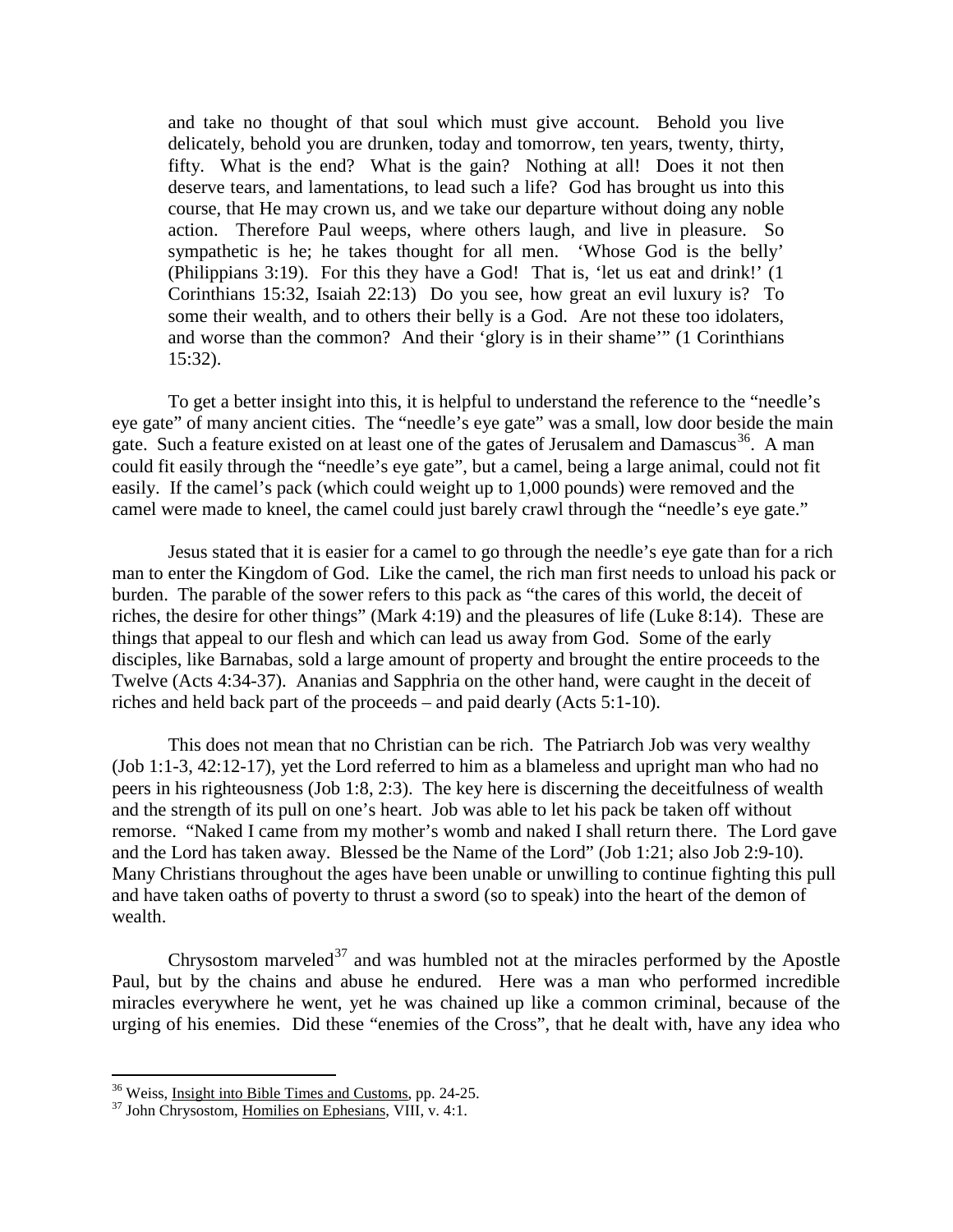Paul was? When Paul is honored at the Resurrection, and their deeds are reviewed, there may be some embarrassment on their part.

"Oh! Those blessed hands, which that chain adorned! Not so worthy were Paul's hands when they lifted up and raised the lame man at Lystra (Acts 14:10), as when they were bound with those chains (Acts 28:20). Do you marvel at Paul, when the viper fastened on his hand, and did him no harm? (Acts 28:3) Don't marvel; it reverenced his chain. The whole sea reverenced it also; for then too was he bound, when he was saved from shipwreck (Acts 27:13-44). Were any one to grant me power to raise the dead at this moment, I would not choose that power, but this chain. If I were free from the cares of the Church, if my body was strong and vigorous, I would not shrink from undertaking so long a journey, only for the sake of beholding those chains, for the sake of seeing the prison where he was bound. The traces indeed of his miracles are numerous in all parts of the world, yet they are not so dear as those of his scars (Galatians 6:17). In the Scriptures, he does not delight me as much when he is working miracles, as when he is suffering evil, being scourged, and dragged about. From his body were carried away handkerchiefs or aprons to use to heal the sick (Acts 19:12). Marvelous, truly marvelous, are these things, and yet not so marvelous as 'When they had laid many stripes upon him, they cast him into prison' (Acts 16:23). And again; being in bonds, 'they were singing hymns to God' (Acts 16:25). And again, 'They stoned him, and dragged him out of the city, supposing that he was dead'" (Acts 14:19).

"Do you know how mighty a thing an iron chain is for Christ's sake, bound about His servant's body? Listen to what Christ Himself said, 'Blessed are you' (Matthew 5:11). Why? When you raise the dead? No! When you shall heal the blind? Not at all! 'When men shall reproach you, and persecute you, and say all manner of evil against you falsely for My sake' (Matthew 5:11). Now, if being spoken evil of (i.e. only words) renders men blessed, what may being treated as evil (i.e. deeds also) achieve? Listen to what Paul himself said elsewhere, 'Henceforth there is laid up for me the crown of righteousness' (2 Timothy 4:8). Yet more glorious than this crown is the chain; of this, Paul said, the Lord will count me worthy, and I am not inquisitive about those things. Enough it is for me to suffer evil for Christ's sake. Let Him but grant me to say, that 'I fill up in my flesh what is lacking in the afflictions of Christ' (Colossians 1:24), and I ask nothing further".

John Chrysostom continued to say<sup>[38](#page-17-0)</sup> that we are accountable for the blood of those entrusted to us, if we neglect them, even if they are enemies of the Cross. But there comes a time, after they have rejected us repeatedly, that their blood is on their own heads.

"Let us be ashamed, who though we have no preaching to occupy us, live in idleness. 'And he disputed in the synagogue every Sabbath, and persuaded both Jews and Greeks'; but 'when they opposed and blasphemed' (Acts 18:4-6), he withdrew, by this expecting to draw them more. Why, having left that house, did he come to live next door to the synagogue? (Acts 18:7) Was it not for this? For it was not that he saw any danger here. But Paul having testified to them —

<span id="page-17-0"></span> <sup>38</sup> John Chrysostom, Commentary on Acts, XXXIX, v. 18:4-7.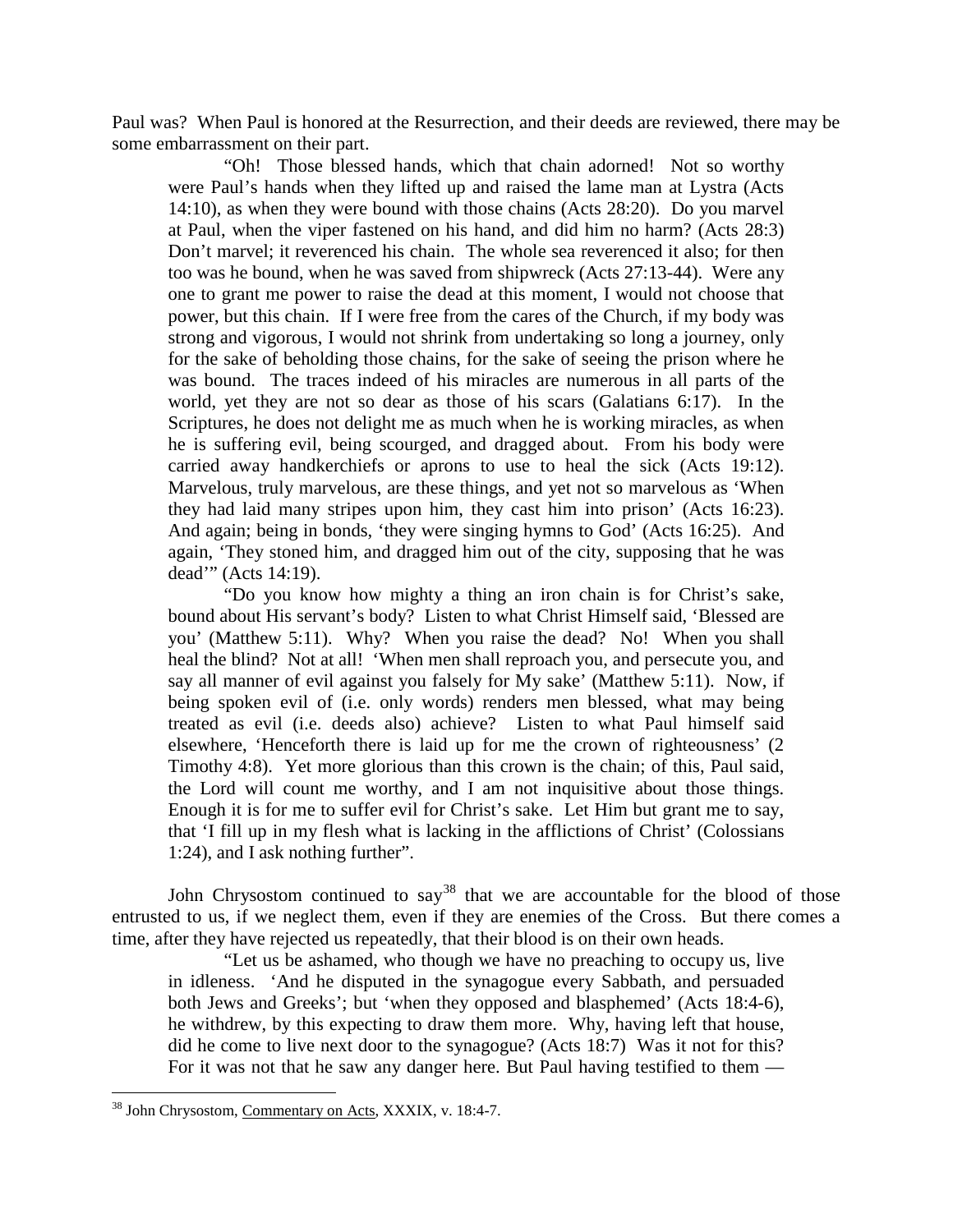not teaching now, but testifying — 'having shaken his garments', to terrify them not by word only but by action, said to them, 'Your blood be upon your own heads' (Acts 18:6). He spoke more vehemently as having already persuaded many. 'I am clean'. Thus we also are accountable for the blood of those entrusted to us, if we neglect them. 'From this time forth I will go to the Gentiles'. So also when he says, 'Henceforth let no man trouble me' (Galatians 6:17), he says it to terrify. The punishment of Paul's abandoning them did not terrify them, but it did sting them".

Jesus had said in the Sermon on the Mount, "But I say to you, love your enemies, bless those who curse you, do good to those who hate you, and pray for those who spitefully use you and persecute you, that you may be sons of your Father in heaven; for He makes His sun rise on the evil and on the good, and sends rain on the just and on the unjust. For if you love those who love you, what reward have you? Do not even the tax collectors do the same? And if you greet your brethren only, what do you do more *than others*? Do not even the tax collectors do so? Therefore you shall be perfect, just as your Father in heaven is perfect" (Matthew 5:44-48).

# <span id="page-18-0"></span>**Offense of the Cross**

Paul's preaching of the Cross offended some people, and Paul was persecuted as a result (Galatians 5:11). Chrysostom also spoke<sup>[39](#page-18-1)</sup> on the offense of the Cross. Jews demand a sign in the form of miracles, but the answer is the Cross; Greeks demand eloquent teaching, but the answer is again the Cross. By contraries, God has overcome, and by the things that offend people, He attracts to Himself those who are able to see beyond the first impression.

"Vast is the import of the things here spoken! For he means to say how by contraries God has overcome, and how the Gospel is not of man. What he says is something of this sort. When we say unto the Jews, 'Believe', they answer, 'Raise the dead, heal the demoniacs, show us signs.' But instead what do we say? That He was crucified, and died, who is preached. And this is enough, not only to fail in drawing over the unwilling, but even to drive away those who are willing. Nevertheless, it does not drive away, but attracts and holds and overcomes".

"Again; the Greeks demand of us a rhetorical style, and the acuteness of sophistry. But we preach to these also the Cross: and that which, in the case of the Jews seemed to be weakness, this in the case of the Greeks is foolishness. We not only fail in producing what they demand, but also produce the very opposites of their demand. For the Cross is not a sign sought out by reasoning, but the opposite. It is not a proof of power, but a conviction of weakness; not a display of wisdom, but a suggestion of foolishness. They who seek for signs and wisdom not only don't receive the things, which they ask, but hear the contrary to what they desire. And then, by means of contraries, they are persuaded; how is not the power of Him that is preached unspeakable? As if to someone tempest-tossed and longing for a haven, you were to show not a haven but another wilder portion of the sea, and so could make him follow with thankfulness? Or as if a physician could attract to himself the man that was wounded and in need of remedies, by promising to cure him not with drugs, but with burning him again! For this is a

<span id="page-18-1"></span> <sup>39</sup> John Chrysostom, Homilies on 1 Corinthians, IV, 5.